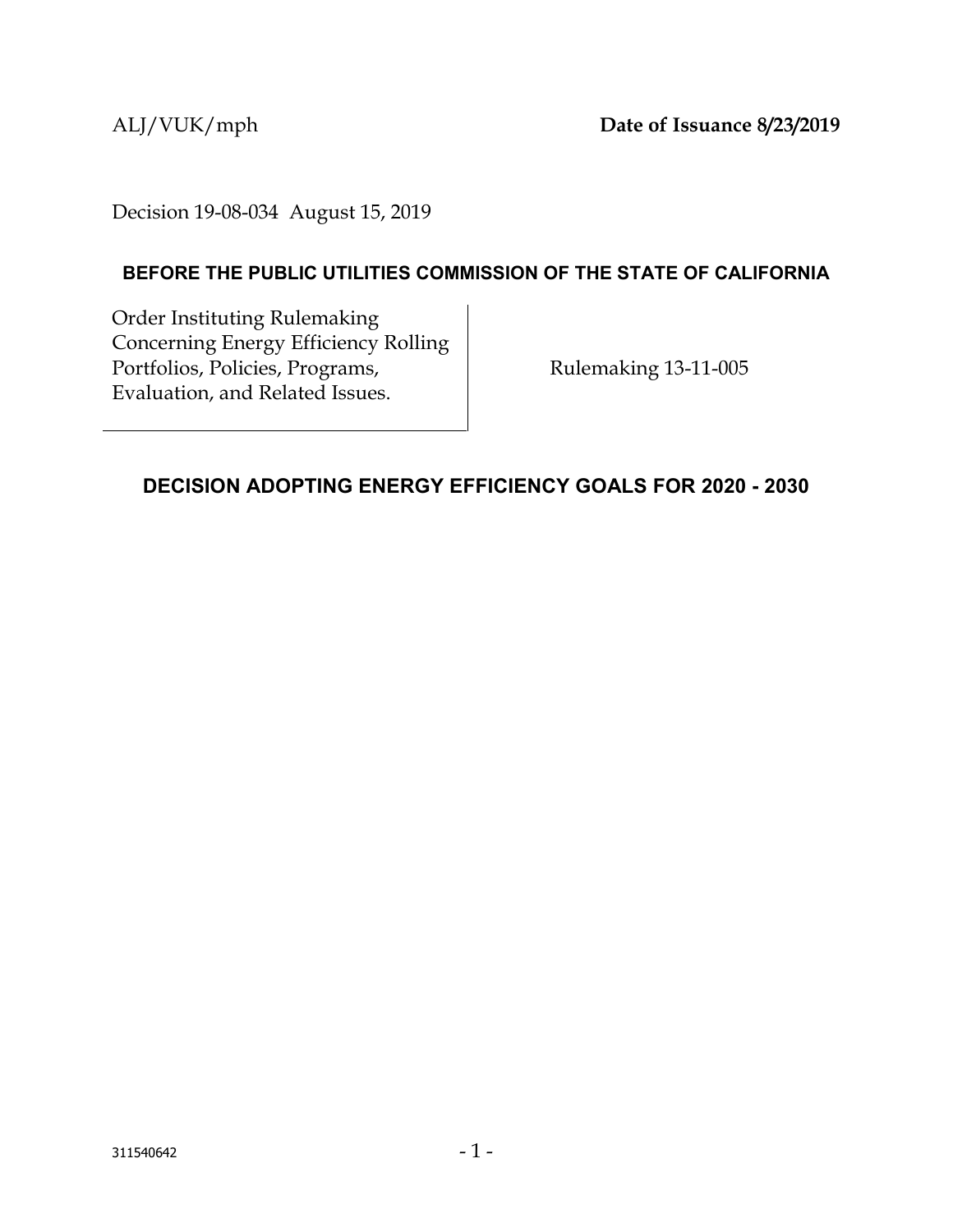## TABLE OF CONTENTS

| Title                                                                       | Page |
|-----------------------------------------------------------------------------|------|
| DECISION ADOPTING ENERGY EFFICIENCY GOALS FOR 2020 - 2030 1                 |      |
|                                                                             |      |
|                                                                             |      |
|                                                                             |      |
|                                                                             |      |
|                                                                             |      |
|                                                                             |      |
|                                                                             |      |
|                                                                             |      |
|                                                                             |      |
|                                                                             |      |
|                                                                             |      |
|                                                                             |      |
|                                                                             |      |
|                                                                             |      |
|                                                                             |      |
| 8. Consideration of Changes to Annual Budget Advice Letter Process 24       |      |
|                                                                             |      |
|                                                                             |      |
|                                                                             |      |
| 9.1. Timing and Applicability of Values and Methodology to Use for Planning |      |
|                                                                             |      |
|                                                                             |      |
| 9.3. Avoided Cost Calculator Values Used in the Cost-Effectiveness Tool29   |      |
|                                                                             |      |
|                                                                             |      |
|                                                                             | 30   |
|                                                                             |      |
|                                                                             |      |
|                                                                             |      |
|                                                                             |      |
|                                                                             |      |

Attachment A-2019 Energy Efficiency Potential and Goals Study.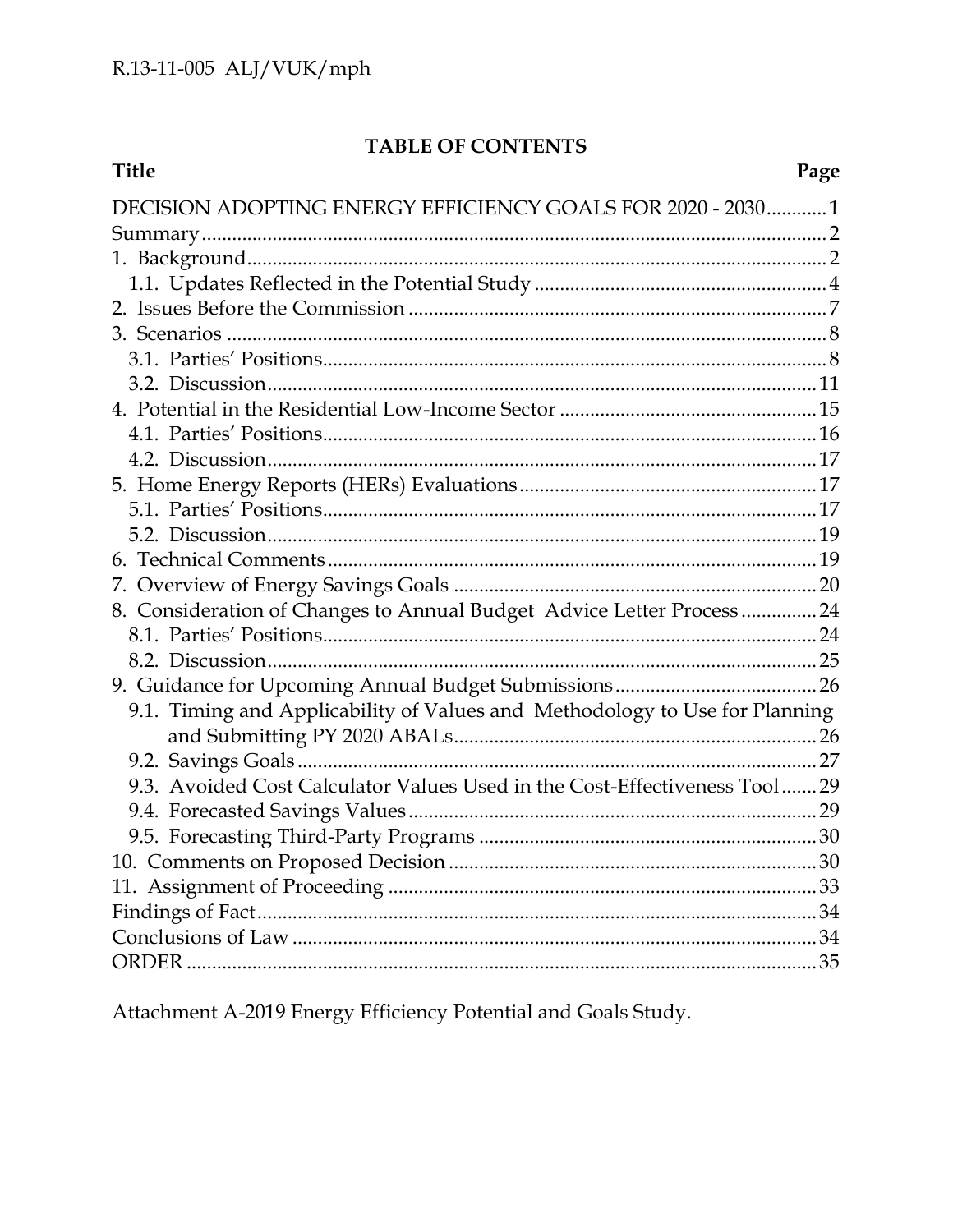## **DECISION ADOPTING ENERGY EFFICIENCY GOALS FOR 2020 – 2030**

## <span id="page-2-0"></span>**Summary**

This decision adopts energy savings goals for ratepayer-funded energy efficiency program portfolios for 2020 – 2030 based on an assessment of market potential using the Total Resource Cost test.

## <span id="page-2-1"></span>**1. Background**

 $\overline{a}$ 

California Public Utilities Code Sections 454.55 and 454.56 require the California Public Utilities Commission (Commission or CPUC), in consultation with the California Energy Commission (CEC), to identify all potential achievable cost-effective electricity and natural gas efficiency savings and "establish efficiency targets" for electrical and gas corporations to achieve.1 To this end, Commission staff manage the development of a study that provides the technical analysis for assessing the cost-effective energy savings potentially available in the State's residential and commercial building stocks, residential and commercial equipment and processes, industrial sector, agricultural sector, mining sector, and streetlights. We use this study to set energy savings goals for the large investor owned utilities (IOUs);<sup>2</sup> these goals in turn inform the planning activities of the energy efficiency program administrators, Commission staff in

<sup>&</sup>lt;sup>1</sup> Cal. Pub. Util. Code §  $454.55(a)(1)$ : "The commission, in consultation with the Energy Commission, shall identify all potentially achievable cost-effective electricity efficiency savings and establish efficiency targets for an electrical corporation to achieve, pursuant to Section 454.5, consistent with the targets established pursuant to subdivision (c) of Section 25310 of the Public Resources Code." Cal. Pub. Util. Code § 454.56: "(a) The commission, in consultation with the Energy Commission, shall identify all potentially achievable cost-effective natural gas efficiency savings and establish efficiency targets for the gas corporation to achieve, consistent with the targets established pursuant to subdivision (c) of Section 25310 of the Public Resources Code."

<sup>2</sup> The large IOUs are Pacific Gas and Electric Company, San Diego Gas & Electric Company, Southern California Edison Company, and Southern California Gas Company.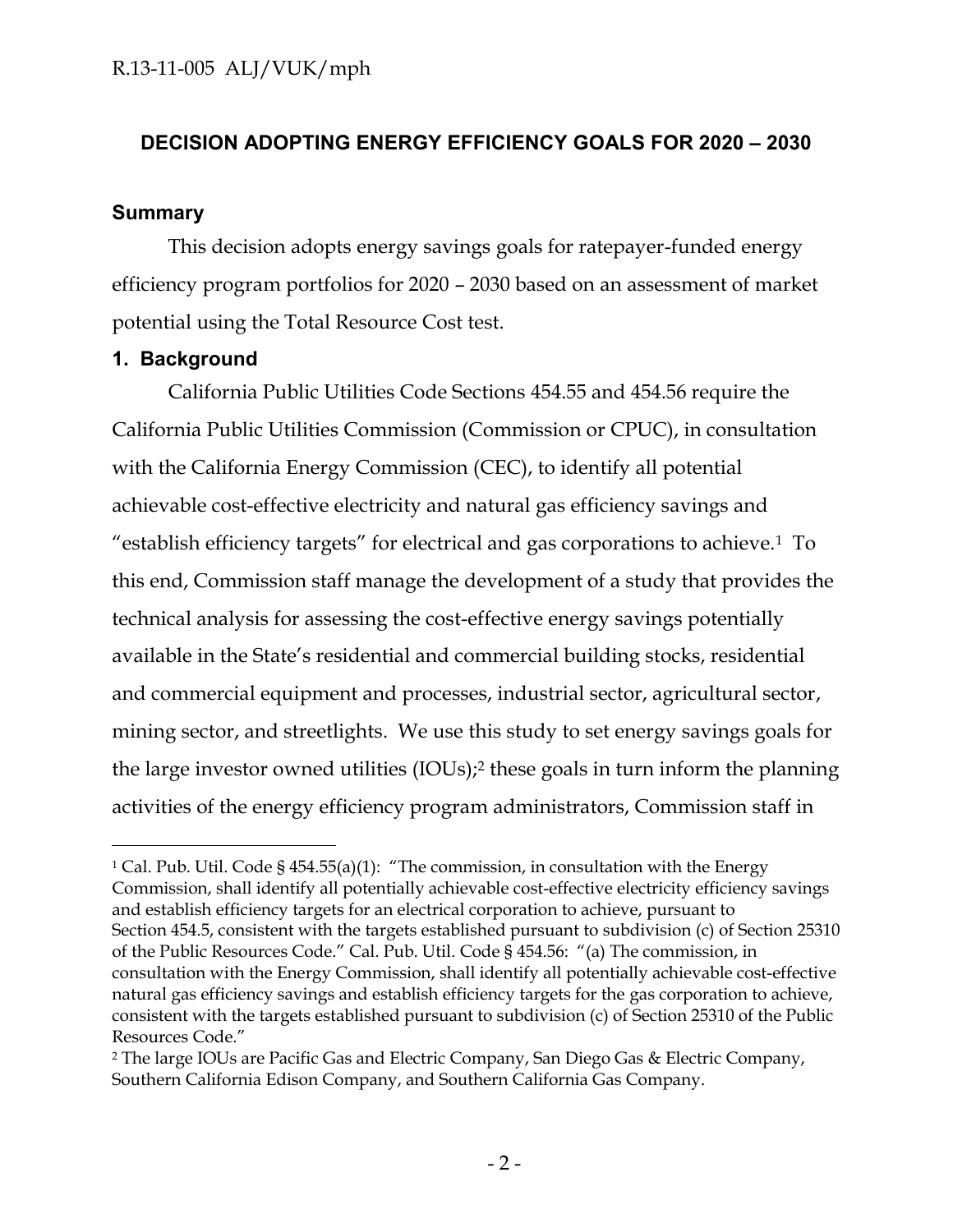integrated energy resource planning, and other State agencies, including the CEC, California Air Resources Board, and the California Independent System Operator.

Decision (D.) 15-10-028 established an approach to incorporating new information into required energy efficiency work products, such as the potential study, on a regular basis. The Commission last revised energy efficiency goals in D.17-09-025. The Commission needs to adopt goals for 2020 forward, and to incorporate new information that updates or modifies some of the inputs and approaches to estimating energy efficiency potential.

On May 1, 2019, the assigned administrative law judge issued a ruling inviting parties to comment on the initial draft of the 2019 potential study (draft potential study). On May 21, 2019, the California Efficiency + Demand Management Council (Council); the Association of Bay Area Governments on behalf of San Francisco Bay Area Regional Energy Network and County of Ventura on behalf of the Tri-County Regional Energy Network (BayREN and 3C-REN, jointly); Marin Clean Energy and City of Lancaster (MCE and Lancaster, jointly); Nest Labs, Inc.; the Natural Resources Defense Council (NRDC); Oracle Utilities (Oracle); Pacific Gas and Electric Company (PG&E); the Public Advocate's Office of the Public Utilities Commission (Cal Advocates); Small Business Utility Advocates; Southern California Edison Company (SCE); Southern California Gas Company (SoCalGas); San Diego Gas & Electric Company (SDG&E); the County of Los Angeles on behalf of Southern California Regional Energy Network (SoCalREN); and The Utility Reform Network (TURN) filed opening comments. On May 31, 2019, Oracle, PG&E, CalAdvocates, SCE, SoCalGas, and TURN filed reply comments.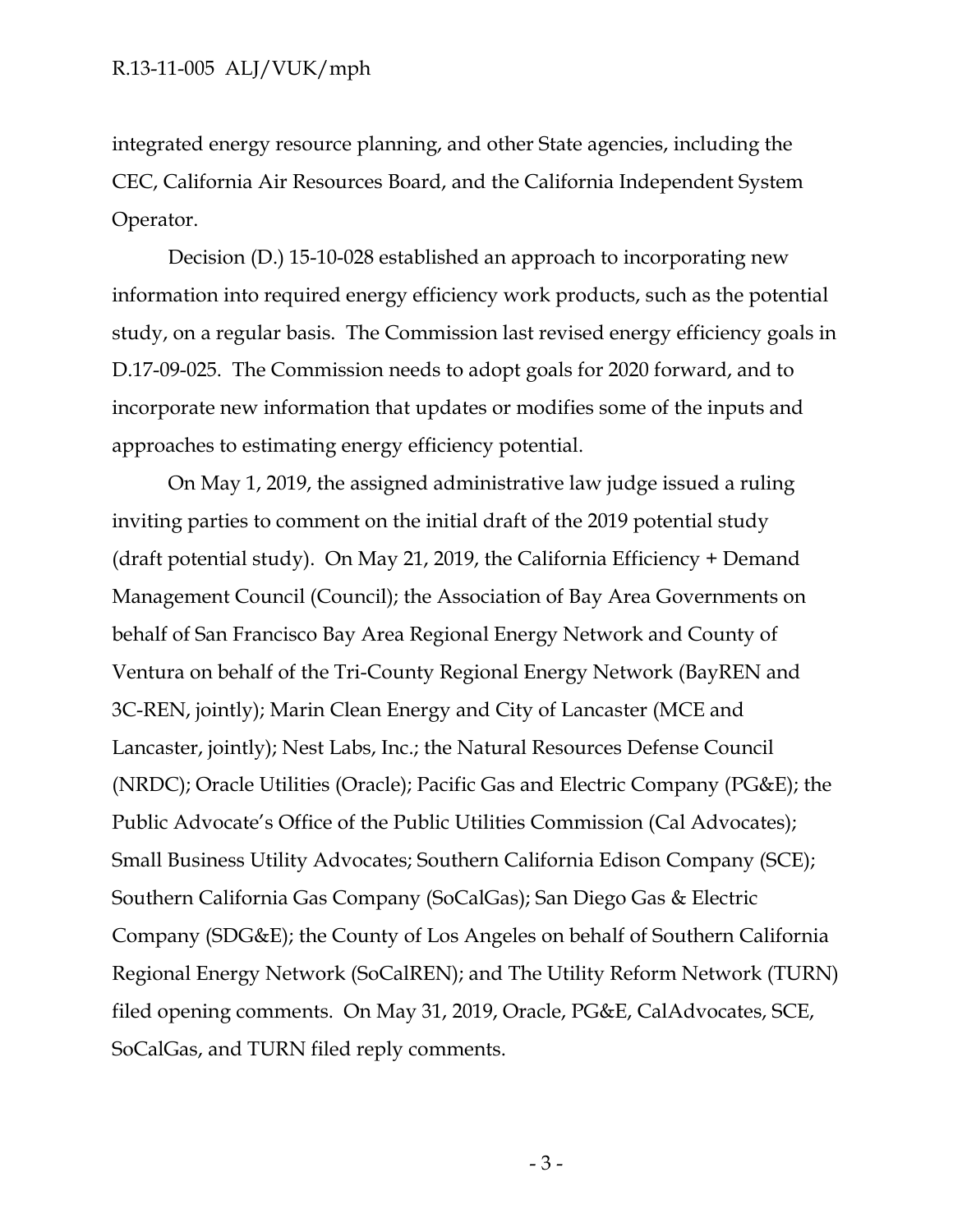## **1.1. Updates Reflected in the Potential Study**

<span id="page-4-0"></span>The draft potential study includes a number of updates. Among these are updates to the Database for Energy Efficiency Resources (DEER), which the Commission periodically revises to ensure consistency with existing and updated state and federal codes and standards, and thereby provide an accurate basis upon which energy efficiency programs should be designed.3 The draft potential study includes updated DEER values, including a change to how peak demand savings are calculated, pursuant to Resolution E-4952. With respect to energy efficiency potential, the most significant update included in Resolution E-4952 is to update the baseline for non-residential lighting measures to Light Emitting Diodes (LEDs), the effect of which is to significantly reduce savings potential relative to the potential study upon which D.17-09-025 adopted goals (2017 potential study). Also, in response to party comments on the draft potential study, Navigant Consulting, Inc. and its partners (the Navigant team)<sup>4</sup> updated the baseline for residential lighting measures to LEDs, which also significantly reduced savings potential relative to the 2017 potential study. These reductions in energy savings potential are discussed in greater detail later in this decision.

The 2019 potential study also incorporates new or updated data, including:

- updated impact evaluation data for behavioral, retrocommissioning and operational (BROs) measures, which generally increases incremental first-year savings for these measures;
- new rebate program measures (smart connected power strips and connected LEDs), which increases residential

<sup>3</sup> url:<http://www.deeresources.com/>

<sup>4</sup> The Navigant team was selected by Commission staff to conduct the 2019 potential study.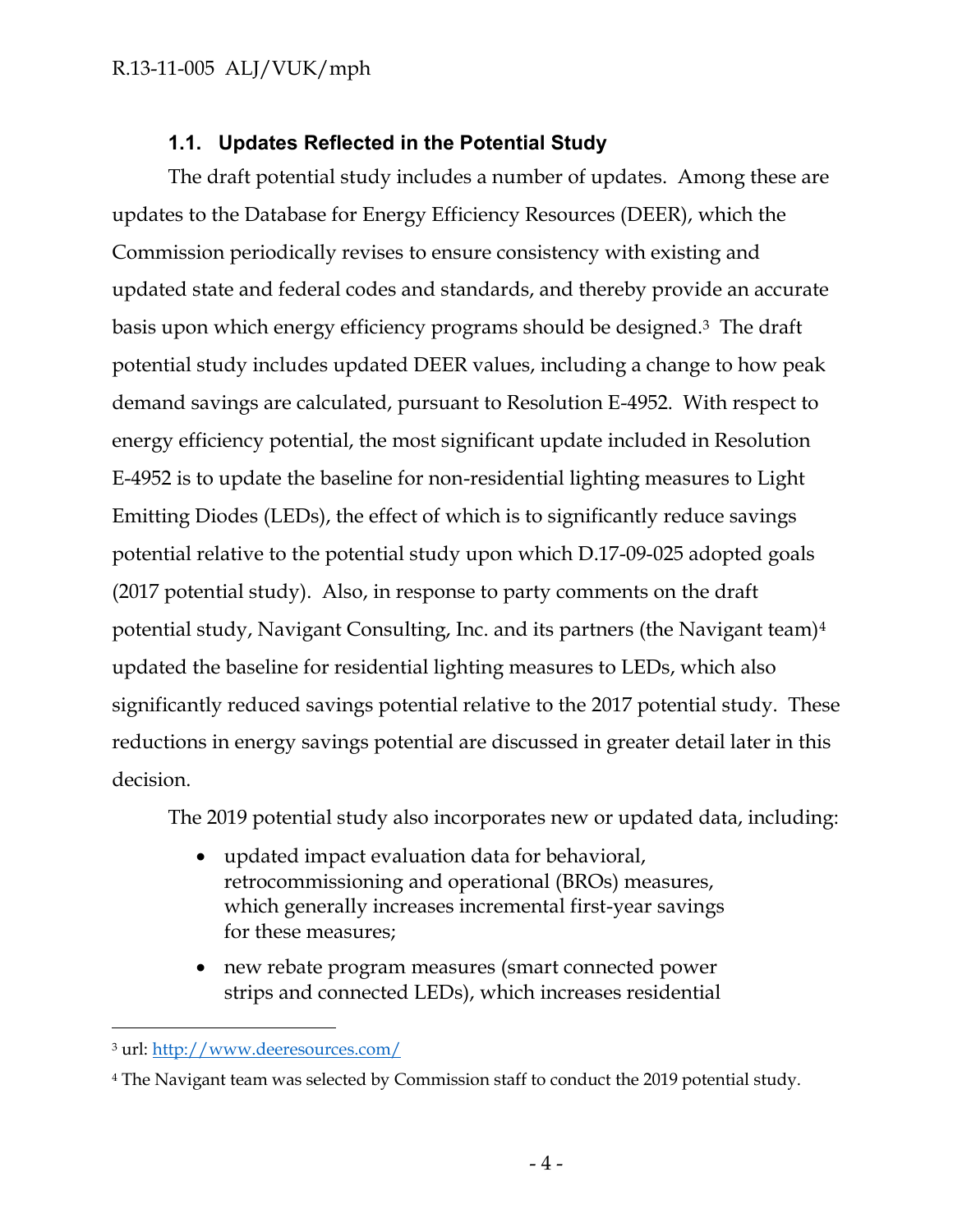$\overline{a}$ 

savings potential but only marginally as a result of the updated LED baseline; and

• more recent program data from custom projects, which indicates a downward trend in industrial and agricultural custom project savings potential.

The 2019 potential study utilizes the version of the Commission's Avoided Cost Calculator that took effect in 2018 pursuant to Resolution E-4942, which updated certain data inputs.5 The earlier version of the Avoided Cost Calculator, which informed the 2017 potential study, reflected a lower estimate of the additional value of avoided greenhouse gas (GHG) emissions (commonly referred to as the "interim GHG adder" in Rulemaking (R.) 14-10-003). The higher avoided GHG emissions estimate in the 2018 update to the Avoided Cost Calculator had minimal impact on estimated savings potential.

The 2019 potential study also includes a bottom-up forecast of savings from the residential low-income sector, that is, based on measure-specific savings potential as opposed to using a more generalized per-household savings estimate, as was done in previous potential studies.

In response to party comments on the draft potential study, the Navigant team also adjusted savings from building benchmarking, in acknowledgment of the fact that Assembly Bill 802 (Stats. 2015, Chap. 590) requires public disclosure of building energy use benchmarking data, and program administrators generally cannot claim savings from mandated measures. The Navigant team also adjusted assumptions for several BROs programs, most prominently to acknowledge likely reductions in household penetration rates for home energy reports (HERs).

<sup>5</sup> Resolution E-4942 *Adopts updates to the Avoided Cost Calculator for use in demand-side distributed energy resources cost-effectiveness analyses*, issued July 13, 2018.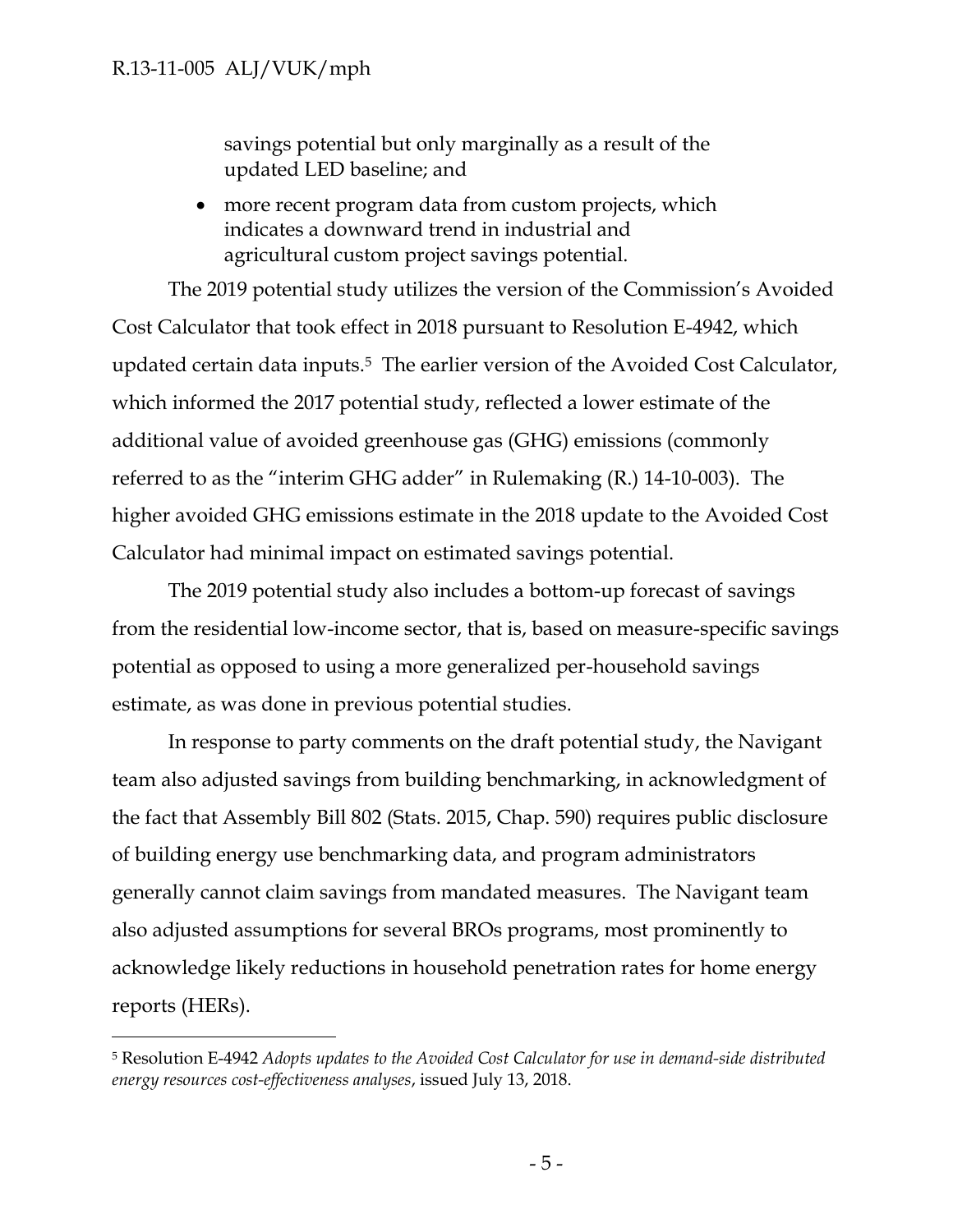Overall, the 2019 potential study shows a reduction in energy savings potential (relative to the 2017 potential study), in large part due to updating the baseline for both commercial and residential lighting measures to LEDs. Adopting goals based on reduced potential should not be interpreted as a reduction in our commitment to energy efficiency. Instead, we view this as the product of California's longstanding commitment to and actions to achieve energy savings, specifically our coordinated efforts to pursue impactful changes to building codes and appliance standards, which are supported by the utilities' codes and standards advocacy efforts. The energy savings from technologies that once needed program intervention are now occurring naturally, are part of an industry standard, and/or are being captured in current California codes and standards mandates. Although the lighting baseline update leaves fewer cost-effective savings for program administrators to pursue, it signifies progress for the State in that more efficient lighting technology is now the standard, which itself is a benefit of program administrators' efforts to date.

It is also worthwhile to note that savings from rebate programs are significantly lower than in past potential studies, while savings from BROs programs constitute a much greater proportion of energy efficiency potential than in previous studies. However, some BROs programs such as HERs have relatively short-lived savings (*i.e*., one year), which will likely be a relevant concern for future studies.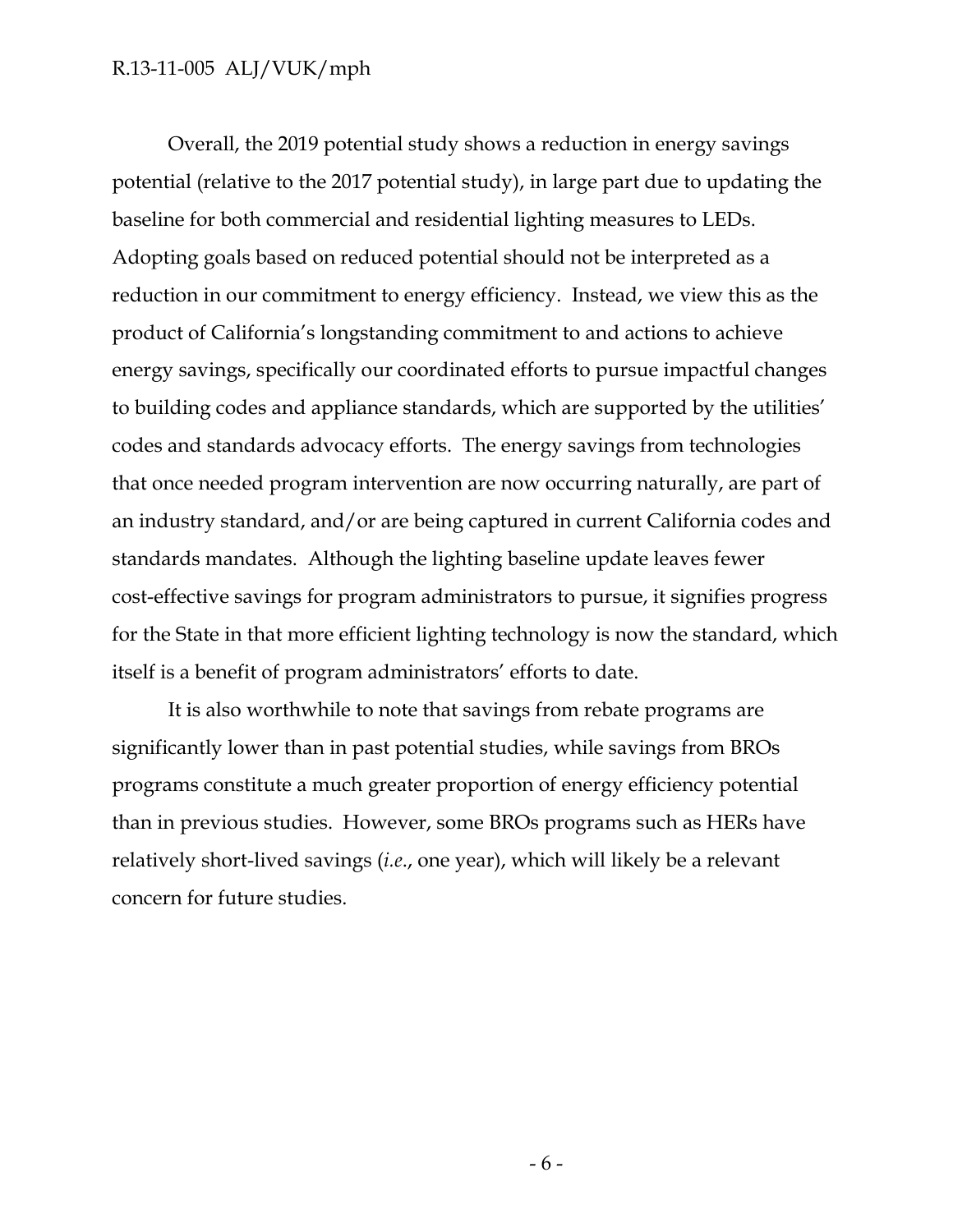$\overline{a}$ 

#### <span id="page-7-0"></span>**2. Issues Before the Commission**

Pursuant to Public Utilities Code Sections 454.55 and 454.56, we must adopt updated energy efficiency savings goals. The issue before us is which scenario from the 2019 potential study, or which set of energy efficiency goals, to adopt. In considering this issue, we also address specific issues raised by parties in their comments on the draft potential study.

As in D.17-09-025 and earlier decisions that considered and adopted energy efficiency goals, we aim to set goals that are realistic, which is why past decisions have primarily focused on market potential as opposed to technical or economic potential. Technical potential reflects the universe of potential savings that could be achieved if the most efficient, technically applicable opportunities were immediately adopted by all customers. Economic potential is the subset of technical potential that is determined to be cost-effective. Market potential reflects the subset of economic potential that we could expect customers to adopt "in response to specific levels of incentives and assumptions about policies, market influences, and barriers" and accounts for typical replacement. 6

We also aim to set goals that are "aggressive yet achievable,"7 reflecting our intent to balance one objective, of providing reliable estimates for resource planning purposes, with another objective of pursuing all feasible, reliable and cost-effective energy efficiency opportunities.

<sup>6</sup> *See* Attachment A (*2019 Energy Efficiency Potential and Goals Study Final Public Report*), at 9.

<sup>7</sup> D.15-10-028 *Decision Re Energy Efficiency Goals for 2016 and Beyond and Energy Efficiency Rolling Portfolio Mechanics*, issued October 28, 2015 at 11-17; D.14-10-046 *Decision Establishing Energy Efficiency Savings Goals and Approving 2015 Energy Efficiency Programs and Budgets (Concludes Phase I of R.13-11-005)*, issued October 24, 2014 at 15-16; D.12-05-015 *Decision Providing Guidance on 2013-2014 Energy Efficiency Portfolios and 2012 Marketing, Education, and Outreach*, issued May 8, 2012, at 81.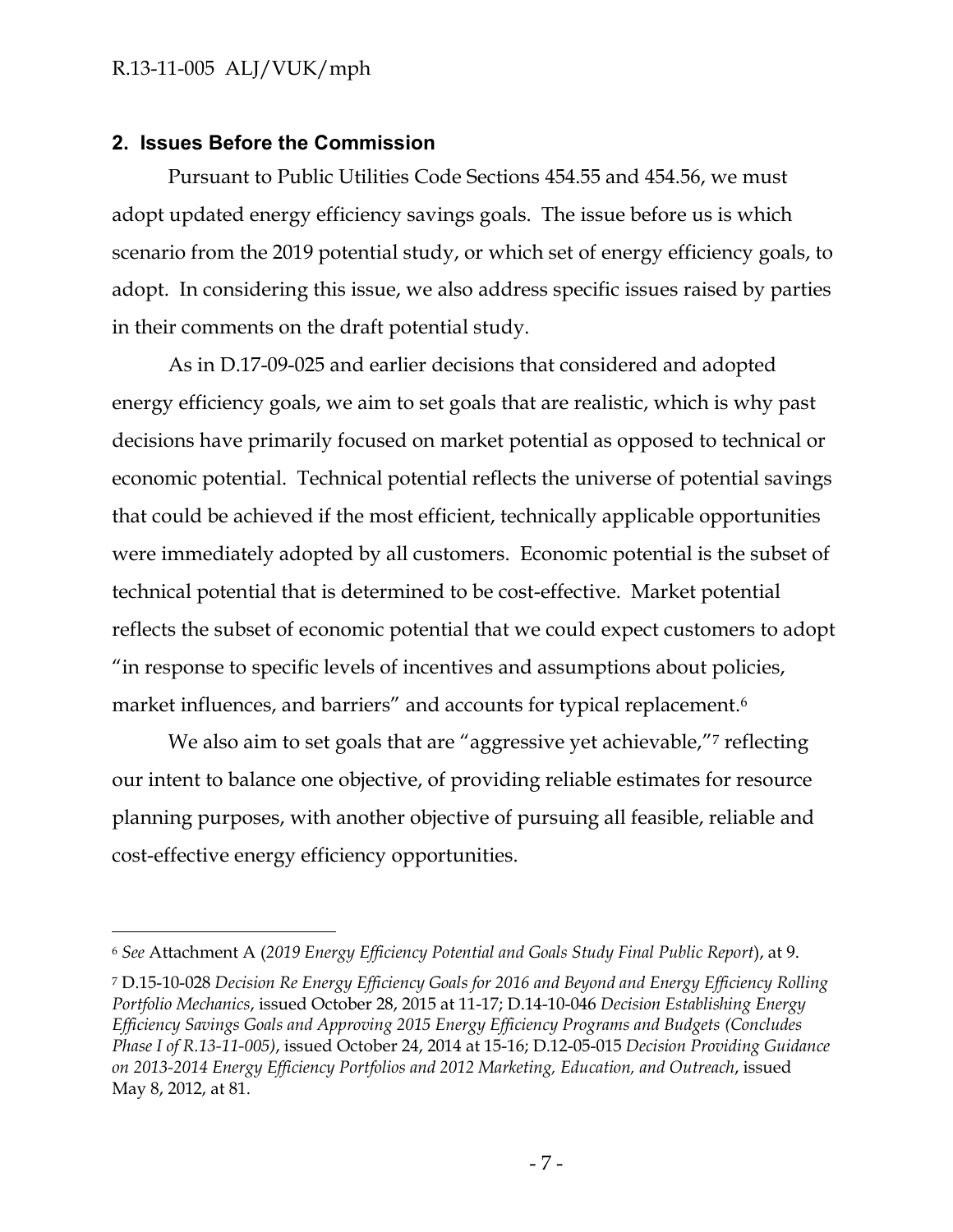Finally, we are concerned with keeping goals stable with each two-year update, to the extent feasible, so as to minimize market disruption. Thus, while savings potential from specific measures or programs may change significantly from one study to the next, the Commission aims to set overall goals that do not deviate drastically from one study to the next.

#### <span id="page-8-0"></span>**3. Scenarios**

As mentioned in the May 1, 2019 Ruling, the draft potential study included five scenarios on which to base our adoption of 2020 – 2030 goals. The May 1, 2019 Ruling asked parties to identify the most appropriate scenario – either in the draft potential study or an alternative recommendation – to inform 2020 – 2030 goals. The five scenarios are listed in Table ES-1 of the final draft of the potential study, included in this decision as Attachment A.

#### **3.1. Parties' Positions**

<span id="page-8-1"></span>PG&E and SDG&E recommend using the Reference scenario, which sets a measure-level Total Resource Cost (TRC) screen of 1.0 for estimating economic potential. PG&E states the Reference scenario aligns with Commission policy of a 1.0 overall portfolio cost-effectiveness threshold. PG&E also expresses support for Alternative 2, which sets a measure-level TRC screen of 1.25, but recommends a more gradual transition to align with the various changes that will occur with the portfolios over the next few years, including the transition to third-party administration of at least 60 percent of portfolios and the requirement for portfolios to achieve a forecast TRC of 1.25 starting with the September 2022 annual budget advice letters. SDG&E states Alternatives 1 and 4, which both set a measure-level TRC screen of 0.85, do not accomplish the goal of achieving the most savings while providing value to ratepayers, and Alternative 3's "increased marketing strength" and "aggressive BROs adoption" assumptions are vague

- 8 -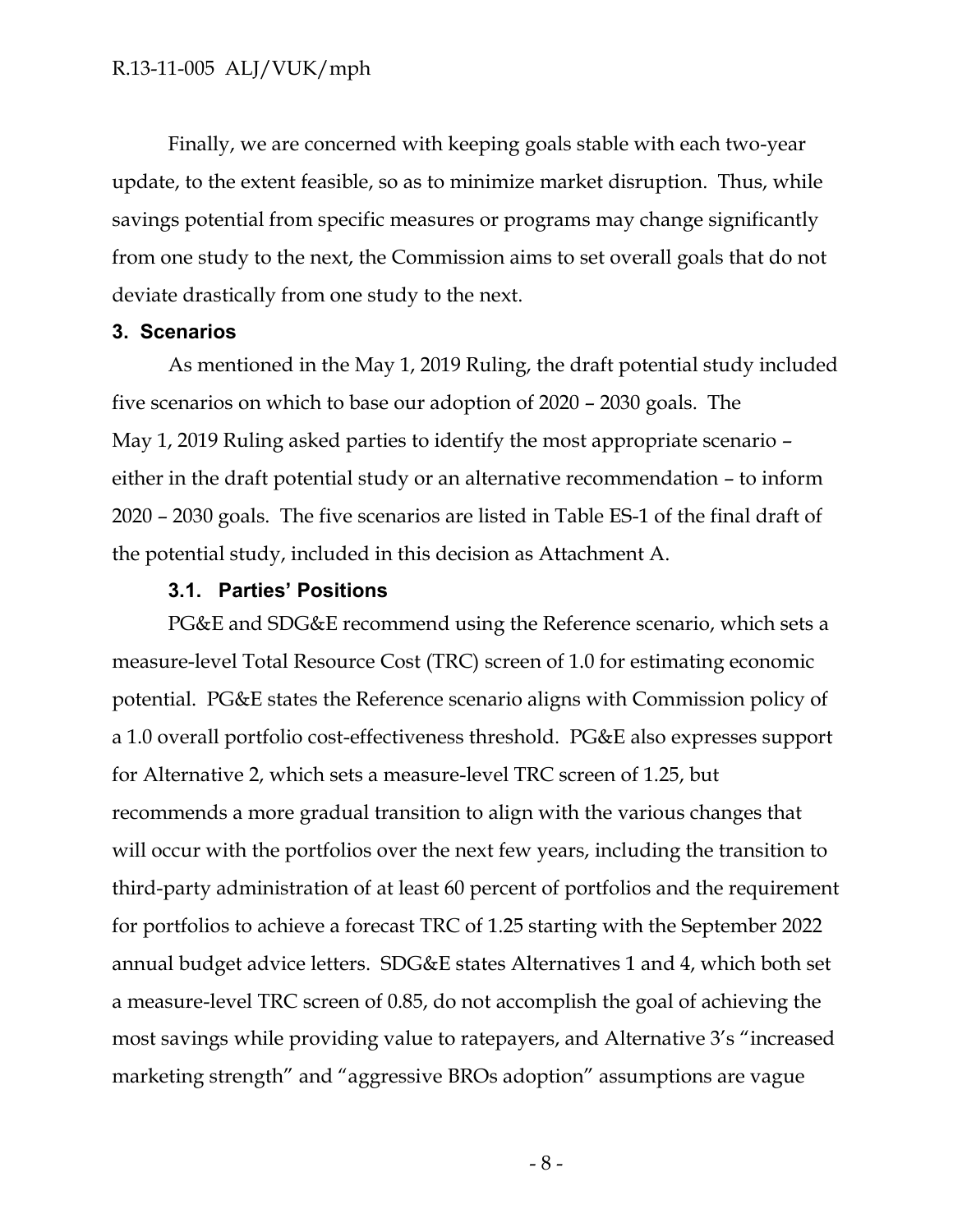and uninformative as to practical achievability. SDG&E comments further that Alternative 2 may increase value to ratepayers but constrains the amount of overall energy savings.

SoCalGas and NRDC recommend Alternative 1. SoCalGas states "a notable amount of gas measures fall in the range of 0.85 and 1.25," although SoCalGas also acknowledges that a 0.85 TRC screen does not align with the Commission's current requirements for forecasted portfolio cost-effectiveness.<sup>8</sup> Noting the variability of savings potential, SoCalGas suggests a review of cost assumptions for the Agricultural, Industrial, Mining and Streetlighting sector measures "may be required to assure that measure-level cost-effectiveness results are correct."9 SoCalGas does not support utilizing aggressive assumptions for BROs savings, and therefore does not consider either Alternatives 3 or 4 appropriate for setting goals. NRDC states Alternative 1 "represents a future through which utility programs maximize energy savings while (1) operating in a business-as-usual manner, and (2) maintaining a portfolio level cost-effectiveness ratio greater than 1.25," and therefore best conforms to Public Utilities Code Sections 454.55 and 454.56.<sup>10</sup>

Cal Advocates recommends Alternative 2 because, Cal Advocates asserts, a TRC screen of 1.25 is consistent with stakeholder recommendations and with the Commission's review criteria for annual budget advice letters.

<sup>8</sup> *Comments of Southern California Gas Company (U 904 G) to Administrative Law Judge Kao's Ruling Inviting Comments on Draft Potential and Goals Study*, filed May 21, 2019 (SoCalGas opening comments), at 2.

<sup>9</sup> SoCalGas opening comments, at 2-3.

<sup>10</sup> *Comments of the Natural Resources Defense Council (NRDC) on Administrative Law Judge's Ruling Inviting Comments on Draft Potential and Goals Study*, filed May 21, 2019 (NRDC opening comments), at 7-8.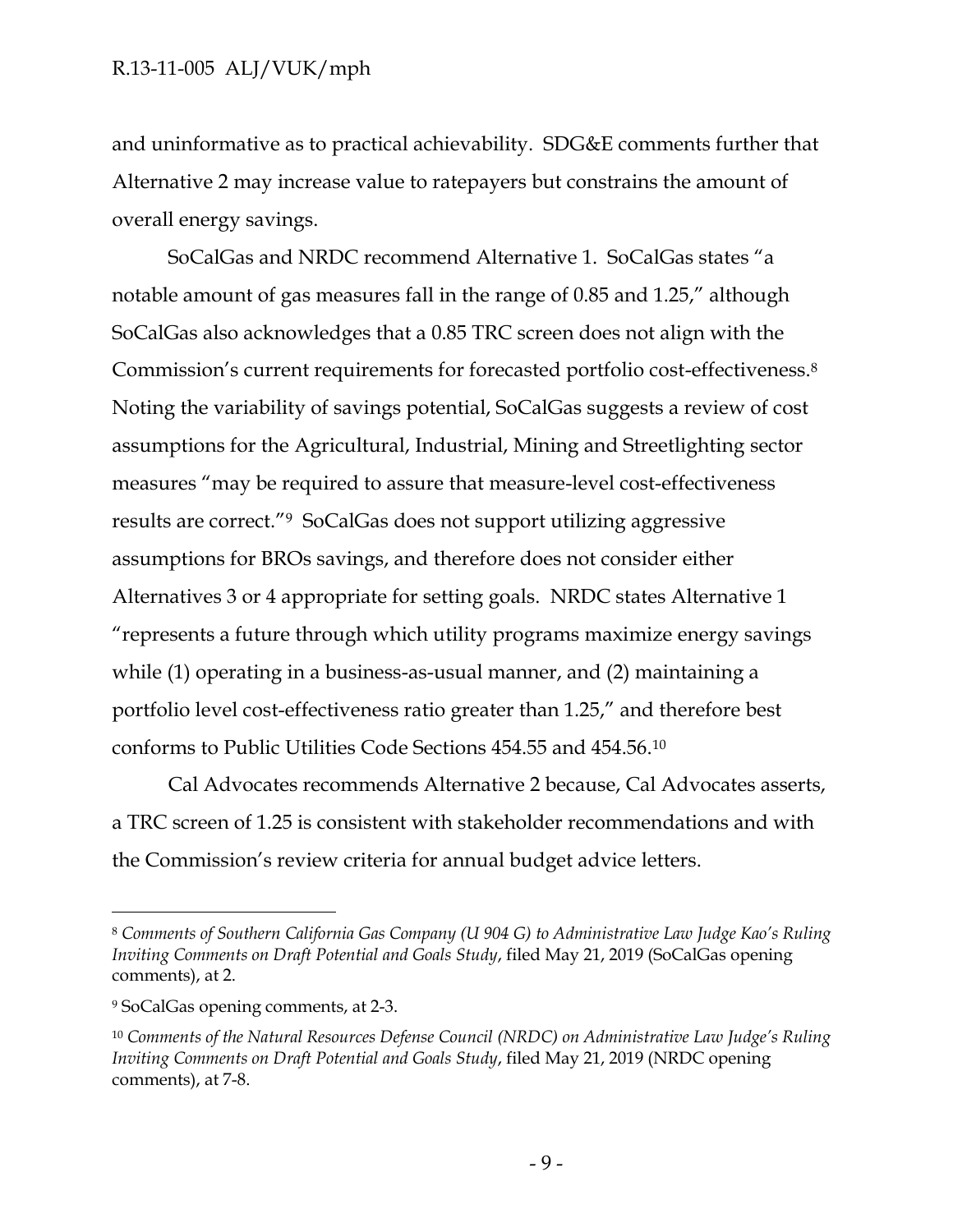Cal Advocates notes the Commission "set a clear expectation that program administrators would submit annual budget advice letters with a forecast TRC ratio of 1.25 or higher."11 Cal Advocates argues against Alternatives 3 and 4, asserting the "aggressive" assumptions about participation in BRO programs and "broad" availability of financing programs are unrealistic.

Cal Advocates also asserts Energy Division ignored early stakeholder input, stating that all stakeholders that provided input on an early draft of the proposed scenarios either supported a screening threshold of at least 1.25 in the Reference scenario or did not comment on this issue. Cal Advocates states "Energy Division inexplicably and unilaterally decided to lower the screening threshold to 1.0" for the Reference scenario.<sup>12</sup>

SCE states that both the Reference and Alternative 2 scenarios are most appropriate to inform 2020-2030 goals, and Alternative 2 is "most reasonable and in-line with the Commission direction regarding providing a cost-effectiveness buffer to encourage the realization on an ex-post basis of cost-effective savings."13 SCE further comments that an alternate scenario using the Program Administrator Cost (PAC) test "may provide valuable future planning insights to stakeholders."<sup>14</sup>

TURN, in reply comments, supports the use of Alternative 2 in order to provide "breathing room" in the portfolios for non-resource programs, and to

<sup>11</sup> *Comments of the Public Advocates Office on Administrative Law Judge's Ruling Inviting Comments on Draft Potential and Goals Study*, filed May 21, 2019 (Cal Advocates opening comments), at 12.

<sup>12</sup> Cal Advocates opening comments, at 6-7.

<sup>13</sup> *Southern California Edison Company's (U 338 E) Comments on Administrative Law Judge's Ruling Inviting Comments on Draft Potential and Goals Study*, filed May 21, 2019 (SCE opening comments), at 2.

<sup>14</sup> SCE opening comments, at 2-3.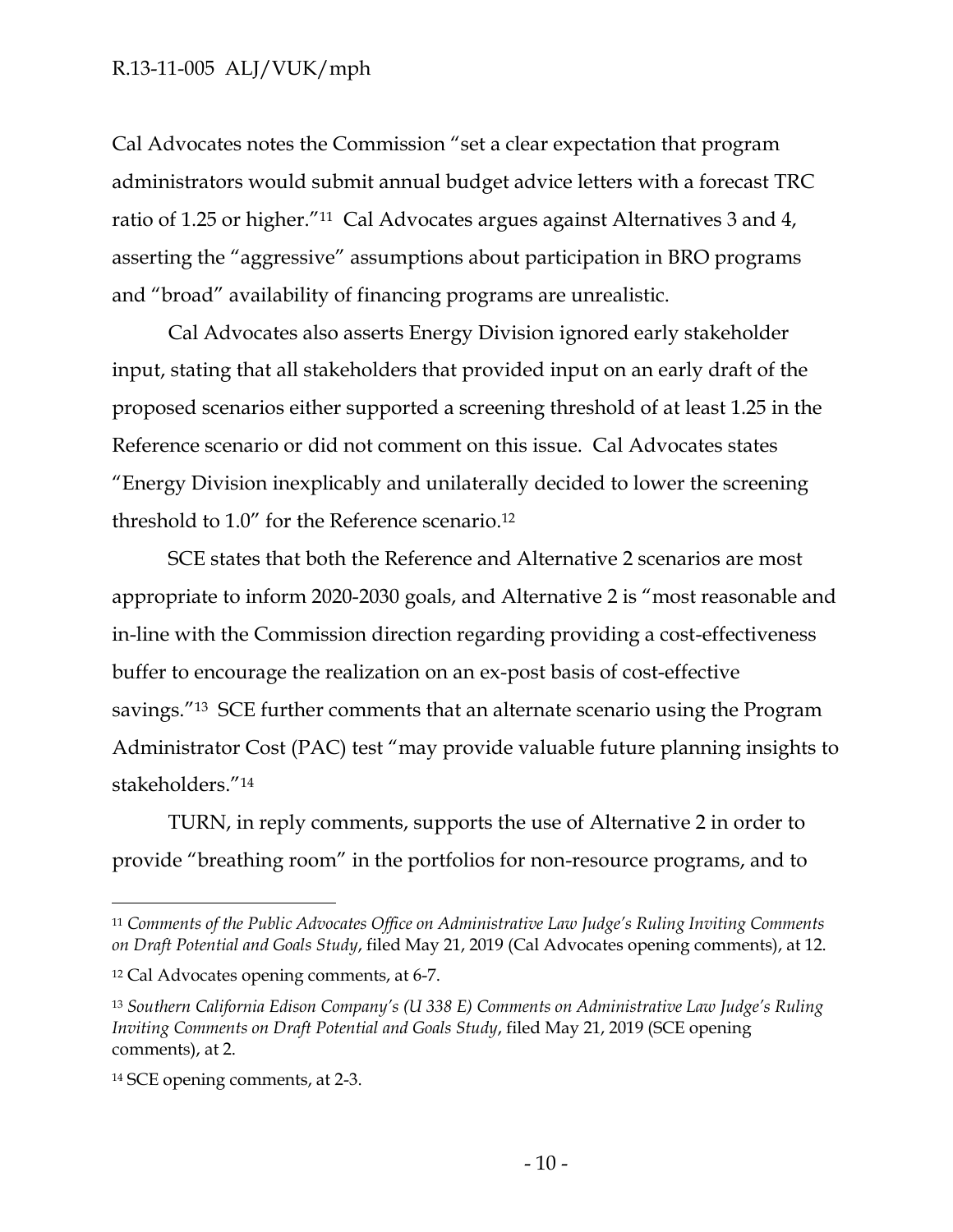provide a hedge against the risk that portfolios will achieve lower TRCs on an evaluated basis (relative to forecasted TRCs).

BayREN and 3C-REN recommend using either Alternative 3 or Alternative 4, which again use more aggressive assumptions for incentive levels and BROs and financing programs, because they provide the best opportunity for the IOUs to meet both the Commission's and the State's energy efficiency goals.

The Council does not support any of the five scenarios included in the draft potential study, asserting the study "is a stark departure from the findings of the 2017 CEC SB 350 Report" and therefore "dangerously undermin[es] the foundation of the savings needed to comply with SB 350."15 In order to achieve the goals of Senate Bill (SB) 350 (Stats. 2015, Chap. 547), the Council recommends including a modified PAC test in the draft potential study, "on a weighted basis with the TRC."<sup>16</sup>

#### **3.2. Discussion**

<span id="page-11-0"></span>Before we address parties' comments, it is worthwhile to make clear the approach the draft potential study takes to develop an estimate of market potential. Every measure must "pass" a specified TRC screen in order to be included in the portfolio of economic potential. The IOUs and other energy efficiency program administrators, when developing their portfolios, may choose to include measures with a TRC below 1.0 as long as their overall portfolio TRC meets or exceeds 1.25 (or, until program year 2023, at least 1.0). Given a portfolio

<sup>15</sup> *Opening Comments of the California Efficiency + Demand Management Council on Administrative Law Judge's Ruling Inviting Comments on the Draft Potential and Goals Study*, filed May 21, 2019 (Council opening comments), at 3.

<sup>16</sup> Council opening comments, at 4.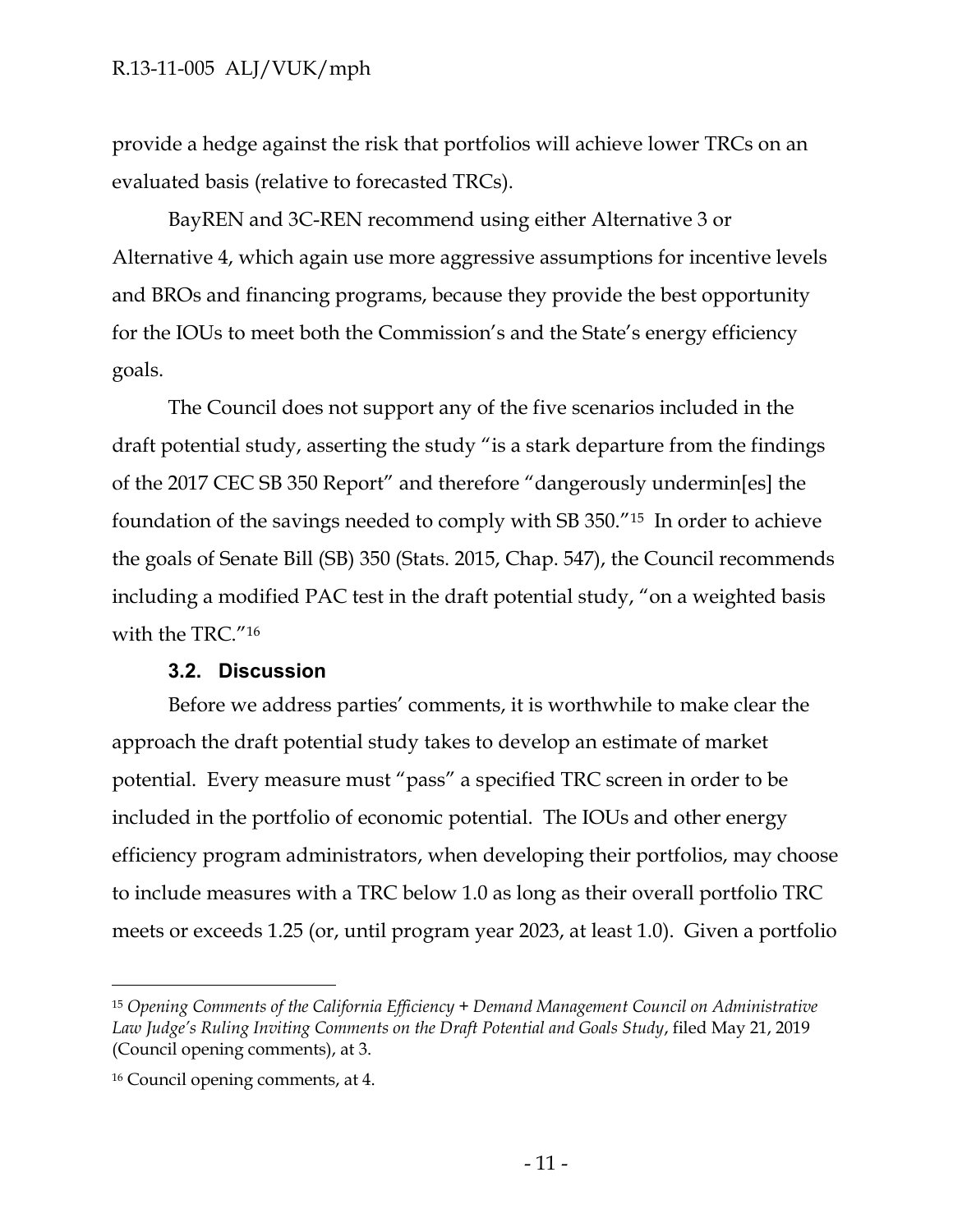$\overline{a}$ 

with a significant portion of savings coming from drastically cost-beneficial measures (*e.g*., TRC > 6.0), it is easier to include measures with lower TRCs and/or non-resource costs (i.e., costs that do not directly produce energy savings) and still achieve a cost-effective portfolio. But given a portfolio in which the majority of savings come from measures with TRCs closer to 1.0, and all else equal, it may be more difficult for the program administrators to achieve cost-effective portfolios.

We also address Cal Advocates' allegation, that Energy Division ignored stakeholder input when it determined to change the TRC screen in the Reference case from 1.25 to 1.0, by making clear that any scenario is an option for the Commission to consider, and clearly Alternative 2 uses a TRC screen of 1.25 as Cal Advocates and NRDC recommended in their February 28, 2019 informal comments.17 The Reference scenario does not, by virtue of being identified as "Reference," occupy a higher priority relative to the other scenarios. As the draft potential study explains, the Reference scenario represents a "business as usual" approach, and in past potential studies we have historically set a lower TRC threshold, at the measure level, for purposes of estimating potential and setting goals, than for portfolio/annual budget approval purposes.

We first address Alternatives 3 and 4. We agree with parties that suggest the BROs and financing assumptions included in Alternatives 3 and 4 are overly

<sup>&</sup>lt;sup>17</sup> We also clarify that only Cal Advocates / NRDC's February 28, 2019 informal comments advocated for 1.25 as the threshold for the Reference scenario. SCE stated that both the Reference (TRC screen = 1.25) and Alternative 1 (TRC screen = 1.0) scenarios are consistent with Commission direction; the Reference scenario was appropriate for *program* goal setting; and SCE noted that Alternative 1 "may be appropriate for consideration for goal setting given the difference in setting [Cost Effectiveness Test] screens at a measure level vs. portfolio level." No other parties addressed the appropriate TRC screen for the Reference scenario.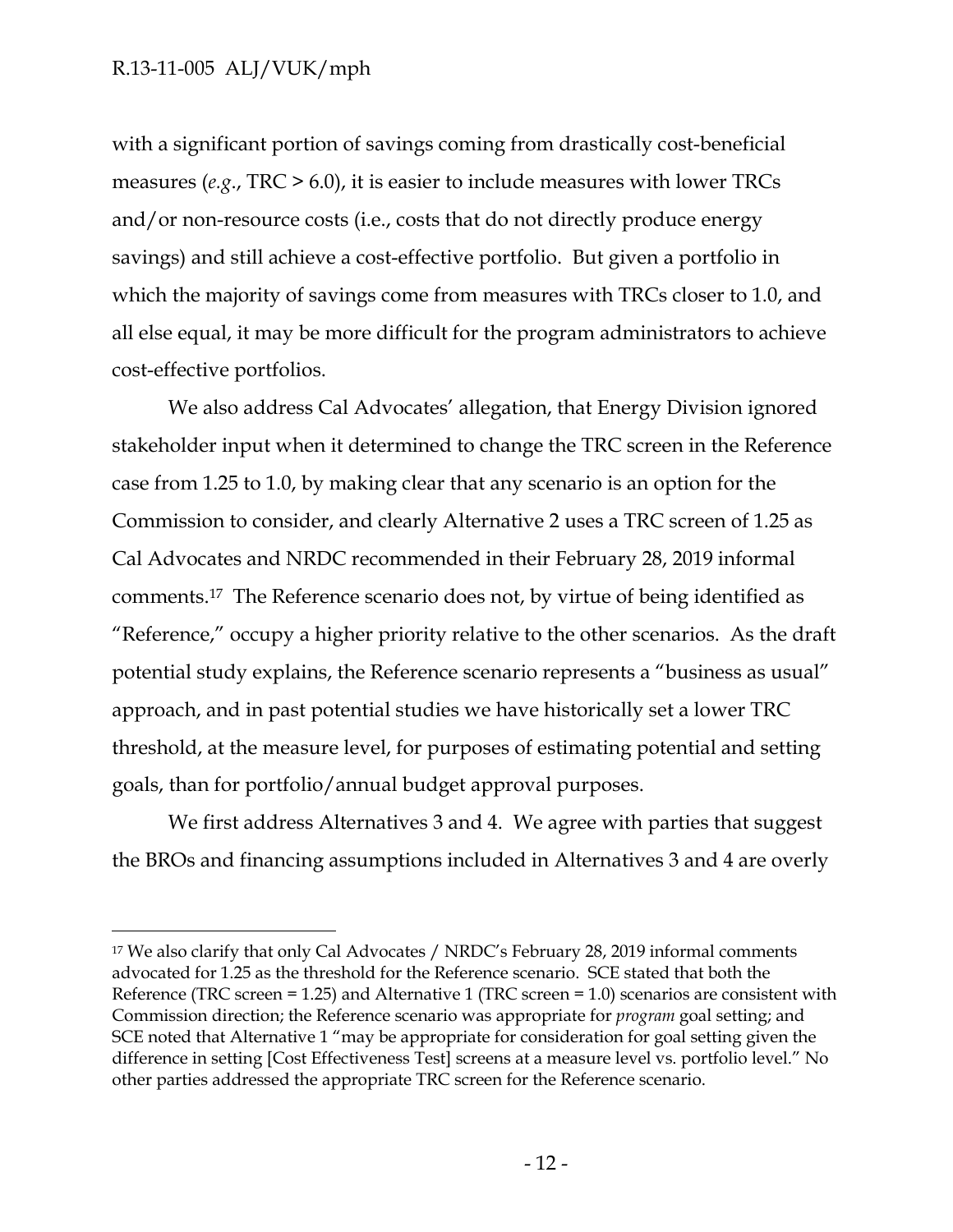aggressive and therefore not realistic, so we will not adopt either of these scenarios.

Among the three remaining scenarios in the 2019 potential study, the only difference is the TRC screen used for identifying measures to include in the portfolio of economic potential. We consider the Reference scenario (TRC screen of 1.0) to align most closely with our policy of adopting realistic and aggressive yet achievable goals. Our determination not to use a higher (1.25) or lower (0.85) TRC screen is explained further, in part, in response to parties' comments advocating for either of those scenarios.

SCE and TURN recommend setting a higher TRC screen (*i.e*., 1.25) because the 2019 potential study does not account for non-resource costs, which the program administrators must include when calculating their portfolio TRCs for both budget approval and portfolio reporting purposes. Therefore the 2019 potential study, these parties suggest, is disconnected from reality and should use a higher TRC screen to adjust for this disconnect; TURN further observes a practical implication that setting a higher TRC screen will provide "breathing room" for non-resource programs in terms of portfolio and budget planning. Cal Advocates recommends setting a TRC screen of 1.25 because measures that have forecast TRC ratios between 1.0 and 1.25 are unlikely to be cost-effective when evaluated.

We decline to set a higher TRC screen for several reasons. First, past potential studies also have not accounted for non-resource costs. Second, setting a *measure-level* TRC screen of 1.25 is not a reasonable "fix" (for the disconnect with portfolio approval), because it assumes the cost of every single cost-effective measure (i.e., every measure with a TRC of 1.0 or higher) should be inflated by 25 percent in order to account for non-resource costs, when in reality

- 13 -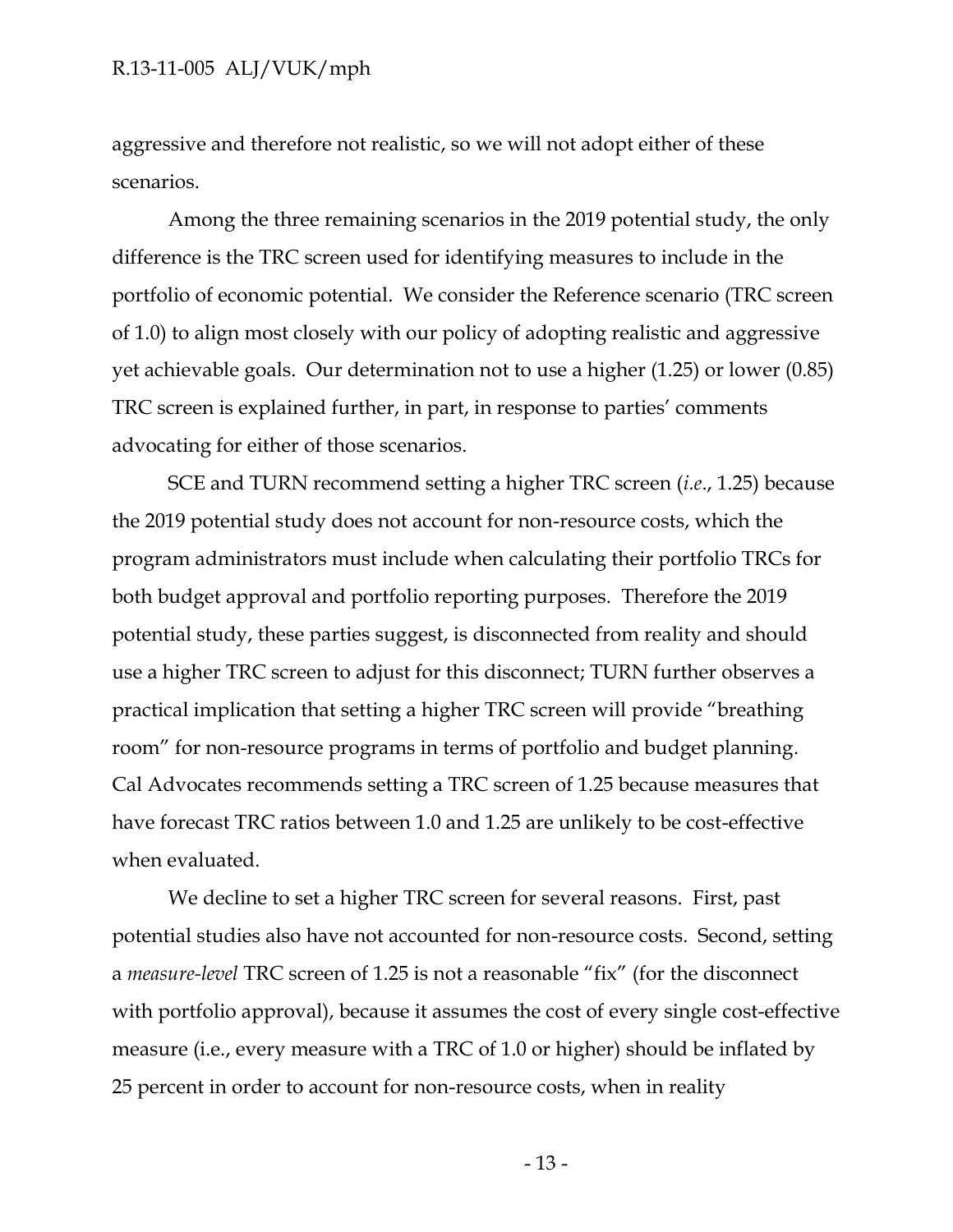non-resource program costs are not necessarily linked to distinct measures. Third, setting a *measure-level* TRC screen of 1.25 also conflicts with our statutory mandate to pursue all cost-effective energy efficiency, as this higher threshold would prevent measures with a TRC of 1.0 from being included in the portfolio of economic potential. We do not disagree with Cal Advocates that evaluated savings results for some measures have been lower than what they were forecasted to be in the recent past. At the same time, and as noted in D.18-05-041, the IOUs are in a state of transitioning an increasing proportion of programs to third-party implementers, among other changes to their portfolios. While it is yet to be seen whether new implementers or new programs will generate evaluated savings results that are comparable to their corresponding forecasts, we are more inclined at this time to assume that they will than that they will not.

We acknowledge, however, that past portfolios of economic potential likely had a proportionately greater share of measures with TRCs that far exceeded 1.0. In the context of more savings coming from measures having a TRC closer to 1.0, we consider a TRC screen of 0.85 to be less reasonable than we had determined for previous potential studies. Further, while we do not agree that setting a higher TRC screen is an appropriate means to account for nonresource costs, it is reasonable to consider rational ways to account for nonresource costs in future potential studies. We encourage stakeholders to propose ways for the Commission to accurately account for non-resource costs when estimating economic potential of energy efficiency measures in future study scoping activities.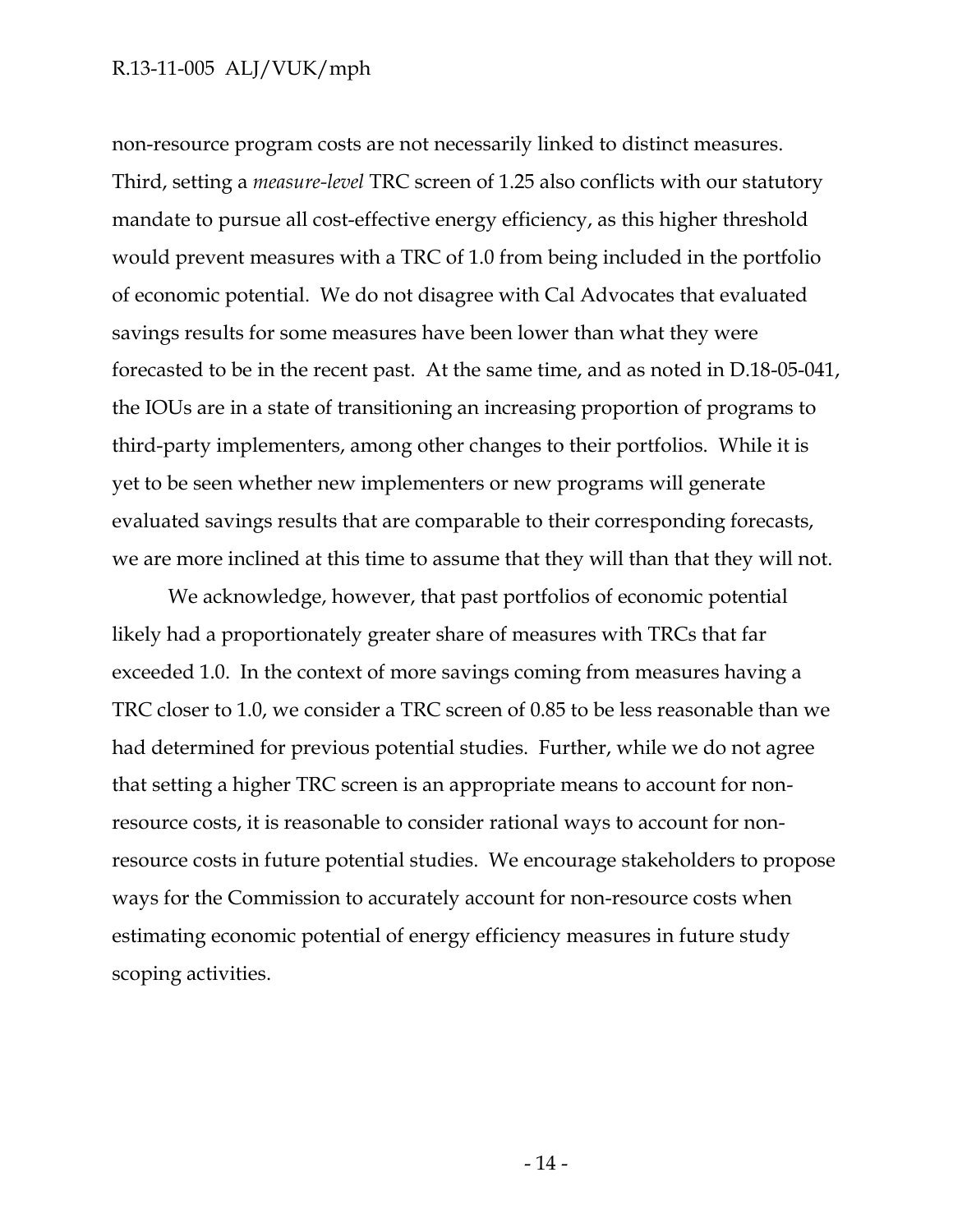For reasons previously articulated in D.17-09-025,<sup>18</sup> and as echoed in the reply comments of Cal Advocates, we do not agree with parties advocating or suggesting that the sole or primary intent of the Commission's energy efficiency goal-setting process should be to reach the so-called doubling goals set out by SB 350. SB 350 identifies multiple statewide initiatives that will contribute to this doubling goal, including savings from financing programs, publicly owned utility energy efficiency programs, codes and standards, behavior and market transformation, and savings from IOU ratepayer-funded programs. Related to this, we reiterate that savings from codes and standards play and will continue to play an increasingly important role in the State's efforts to achieve the goals of SB 350.

Finally, in response to comments regarding significant additional potential beyond the goals we adopt here, we remind parties that the goals we adopt in this decision establish a minimum amount of savings that the program administrators must achieve; nothing prevents program administrators from going beyond the goals we adopt in this decision, or that we have set in past decisions dating back to 2004. The program administrators can and should, where feasible, go beyond the goals we adopt; the utilities have, for over a decade now, had strong financial incentives to do just that. 19

#### <span id="page-15-0"></span>**4. Potential in the Residential Low-Income Sector**

 $\overline{a}$ 

The May 1, 2019 Ruling asked whether the Commission should adopt goals that include energy savings potential for the low-income sector. Most

<sup>18</sup> D.17-09-025 *Decision Adopting Energy Efficiency Goals for 2018 – 2030*, issued October 2, 2017, at 8-9 and 22-24; and *Reply Comments of the Public Advocates Office on Administrative Law Judge's Ruling Inviting Comments on Draft Potential and Goals Study*, filed May 31, 2019, at 4-6. <sup>19</sup> *See,* e.g., D.13-09-023 *Decision Adopting Efficiency Savings and Performance Incentive Mechanism*, issued September 11, 2013.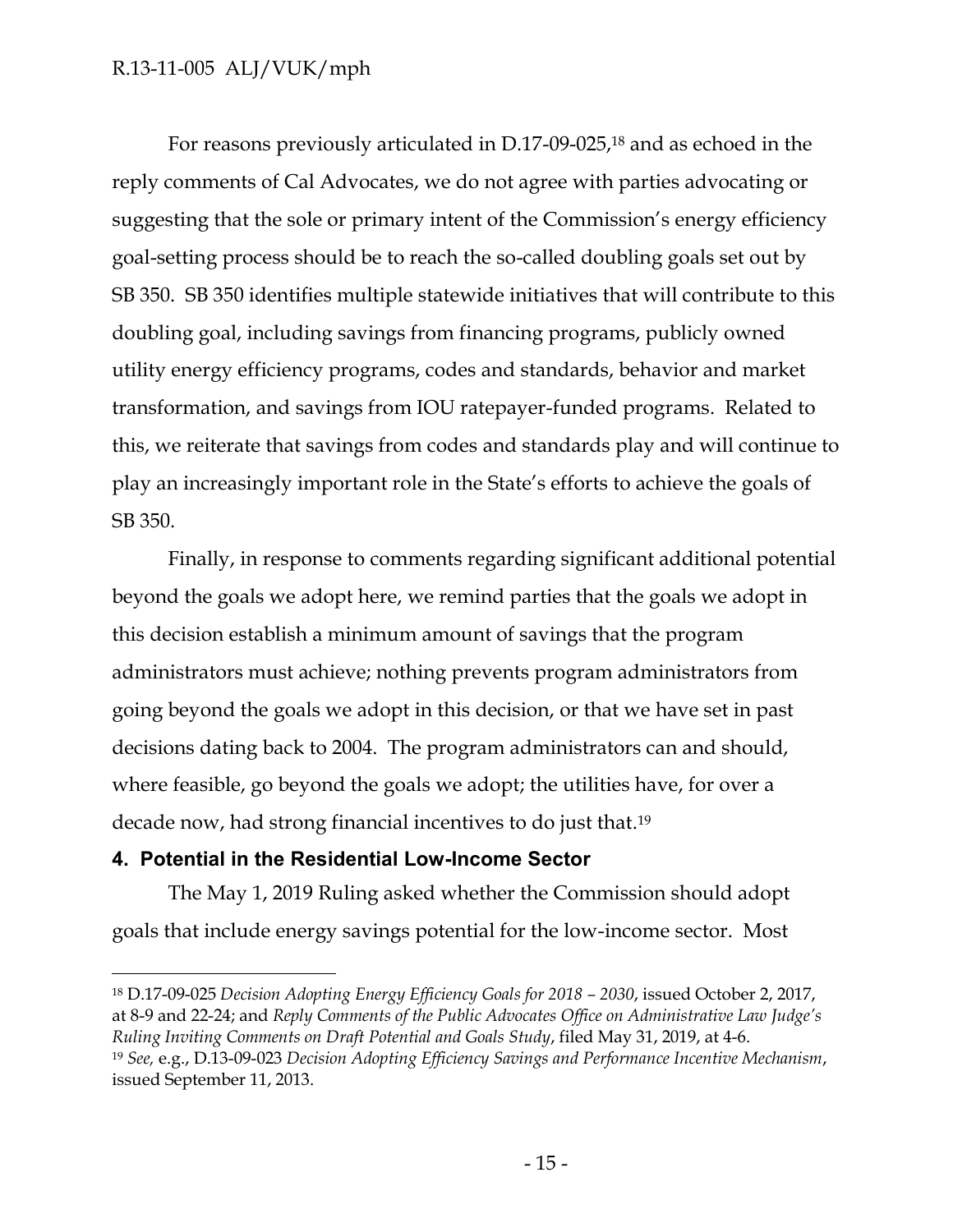parties generally observe that the draft potential study's approach to estimating savings potential in the residential low-income sector more closely represents a technical or economic potential estimate, and further that this type of estimate is more appropriate than a market potential estimate, given the particular program rules and requirements of the Commission's Energy Savings Assistance (ESA) program.

#### **4.1. Parties' Positions**

<span id="page-16-0"></span>SDG&E and SoCalGas contend the draft potential study's approach more appropriately captures technical or economic potential rather than market potential, because it does not account for decision factors that apply to the ESA program (as opposed to non-low-income energy efficiency programs). Similarly, PG&E notes the particular program requirements (*i.e*., a required number of homes to be treated and Commission-approved program policies and procedures) of the ESA program, which the draft potential study does not reflect, and SCE argues that using a "payback-based approach," while appropriate for estimating adoption of energy efficiency measures, is misaligned with the structure of ESA programs, in which the measure cost to customers is typically zero. NRDC raises a similar point as SCE, and additionally recommends the Commission develop an estimate of statewide technical potential for low-income customers. Cal Advocates and TURN suggest a market potential approach is inappropriate for the residential low-income sector, and the Commission should instead estimate a technical potential for ESA; Cal Advocates also recommends development of a "program achievement potential" for ESA. These same parties recommend the Commission, in this proceeding, refrain from adopting energy efficiency goals applicable to the ESA program, and instead defer such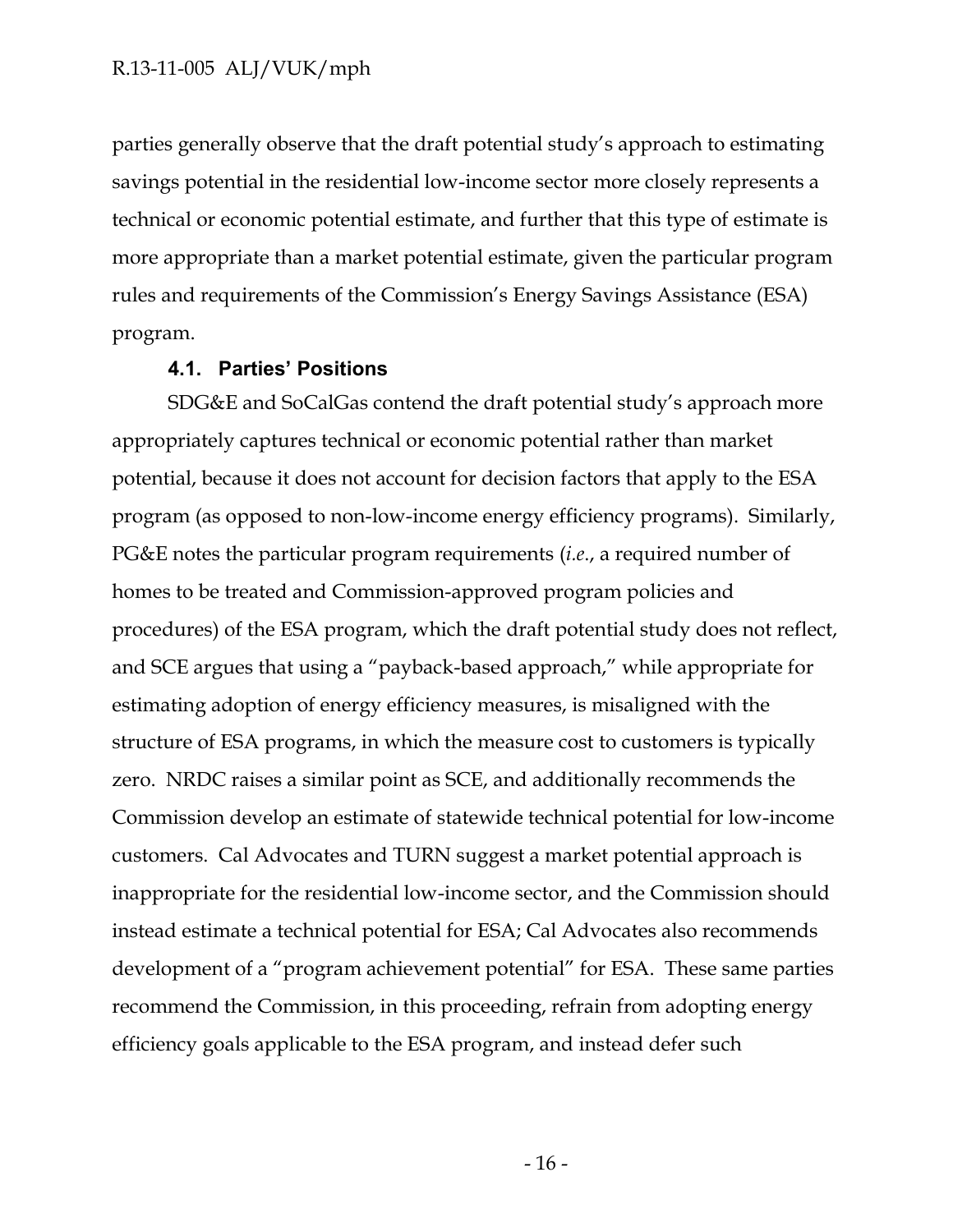consideration to a subsequent Commission proceeding associated with the large IOUs' applications for ESA and California Affordable Rates for Energy (CARE). 20

## **4.2. Discussion**

<span id="page-17-0"></span>We agree it is more appropriate for the Commission to consider whether and how to develop savings goals for the residential low-income sector in the consolidated ESA and CARE proceeding or its successor, as this issue is more clearly within scope of that proceeding and, as parties indicate, the Commission can better align any goals it adopts for the residential low-income sector with ESA program rules and requirements in that proceeding. The final draft of the 2019 potential study includes estimates of energy savings potential in the lowincome sector, but they are not included in the energy efficiency goals we adopt in this decision. The Commission may use the 2019 potential study as an informational input to future decisions in the consolidated ESA and CARE proceeding or its successor.

## <span id="page-17-1"></span>**5. Home Energy Reports (HERs) Evaluations**

The May 1, 2019 Ruling asks whether the Commission should continue to require ex-post evaluations of HERs programs that, over the past several years, have had consistently high impact evaluation results.

## **5.1. Parties' Positions**

 $\overline{a}$ 

<span id="page-17-2"></span>SoCalGas states its savings results for HERs from the third-party Movement and Verification (M&V) process are consistent with the "Impact Evaluation Report Home Energy Reports – Residential Program Year 2017," and therefore supports being able to claim savings from HERs based on the

<sup>&</sup>lt;sup>20</sup> The most recent consolidated ESA and CARE proceeding, Application 14-11-007 et al., was closed by D.19-06-022 *Decision Issuing Guidance to Investor-Owned Utilities for California Alternate Rates for Energy/Energy Savings Assistance Program Applications for 2021-2026 and Denying Petition for Modification*, issued June 28, 2019.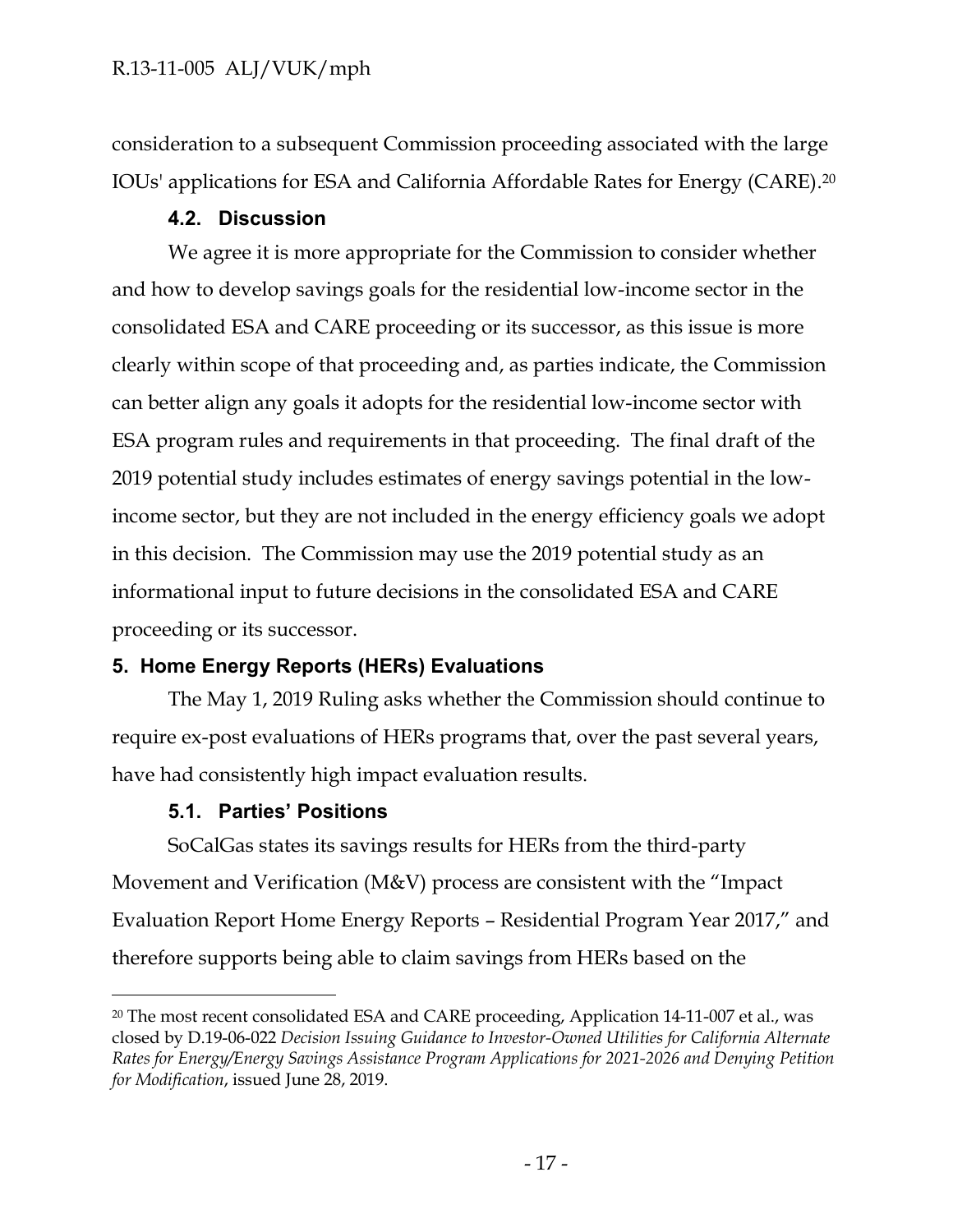$\overline{a}$ 

third-party M&V process rather than the Commission's ex-post evaluation. SCE agrees that past HERs impact evaluations have demonstrated consistently high evaluation results, and therefore encourages the Commission to consider removing the current requirement for ex-post evaluations. NRDC states the Commission should first ask its ex-ante team to determine whether reliable ex-ante savings can be determined through analysis of existing HERs evaluations. CEDMC agrees the past HERs evaluations warrant moving to a less stringent review process, but notes that program design could change with the shift to third-party implementation and technological change, and any dramatic change in program design requires an evaluation. Similar to CEDMC, Oracle supports removing the requirement but notes a caveat related to increasing third-party implementation. Oracle further notes that some analyses, specifically those conducted to measure jointly attributable savings, may or may not be conducted absent the utilities engaging with a consultant. Oracle elaborates on its support for removing the HERs evaluation requirement to specify "the savings would continue to be measured via randomized controlled trials; however, the savings claims would be accepted by the Commission without the need for an independent evaluation to first validate the claims."<sup>21</sup>

Several parties do not support removing the HERs evaluation requirement, and/or raise other concerns related to HERs savings. SDG&E, noting its expectation that HERs savings will diminish as an increasing number of residential customers take service on time of use rates and install solar and energy storage, does not explicitly support or oppose removing the HERs

<sup>21</sup> *Comments of Oracle Utilities on Administrative Law Judge's Ruling Inviting Comments on Draft Potential and Goals Study*, filed May 21, 2019 (Oracle opening comments), at 4.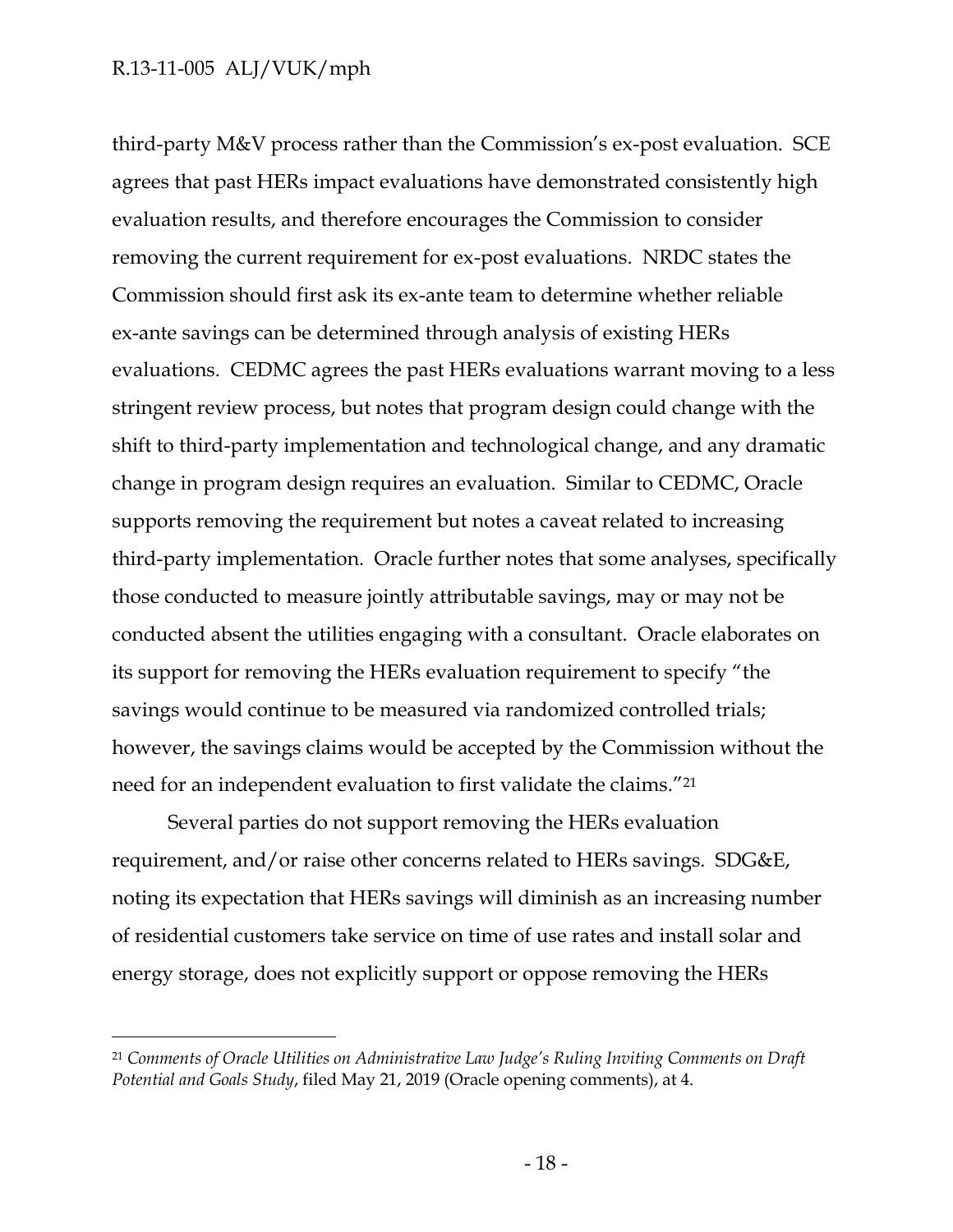evaluation requirement, but recommends the Commission focus on persistence studies for HERs programs. PG&E does not support removing the HERs evaluation requirement, citing similar factors that Oracle identifies, as caveats for its support, to assert the Commission should continue requiring ex-post HERs evaluations.

#### **5.2. Discussion**

<span id="page-19-0"></span>We acknowledge parties' cautionary comments about potential changes to program design, however this does not necessarily conflict with a determination to remove the ex-post HERs evaluation requirement. Commission staff have, and should exercise, discretion in determining whether to conduct an evaluation of a given HERs program. In light of the consistently high impact evaluation results over the past several years, while also acknowledging the potential for changes to program design, we find reason to suspend the requirement for ex-post evaluations of HERs programs for three years unless the Commission reinstates this requirement via ruling (in this proceeding or a successor proceeding), whichever occurs first. During the suspension, savings for HERs programs may be claimed on the basis of the third-party M&V process, third party implementers' savings measurements or third-party evaluator on contract to a program administrator (as applicable), except where staff conducts an impact evaluation; staff will have discretion to conduct impact evaluations of HERs programs.

#### <span id="page-19-1"></span>**6. Technical Comments**

Parties raised a number of issues relating to technical issues (*e.g*., the specific inputs or approaches used) in the draft potential study, in some cases referencing alternative data sources that, the parties suggest, are more accurate or otherwise superior. The final potential study, included in this decision as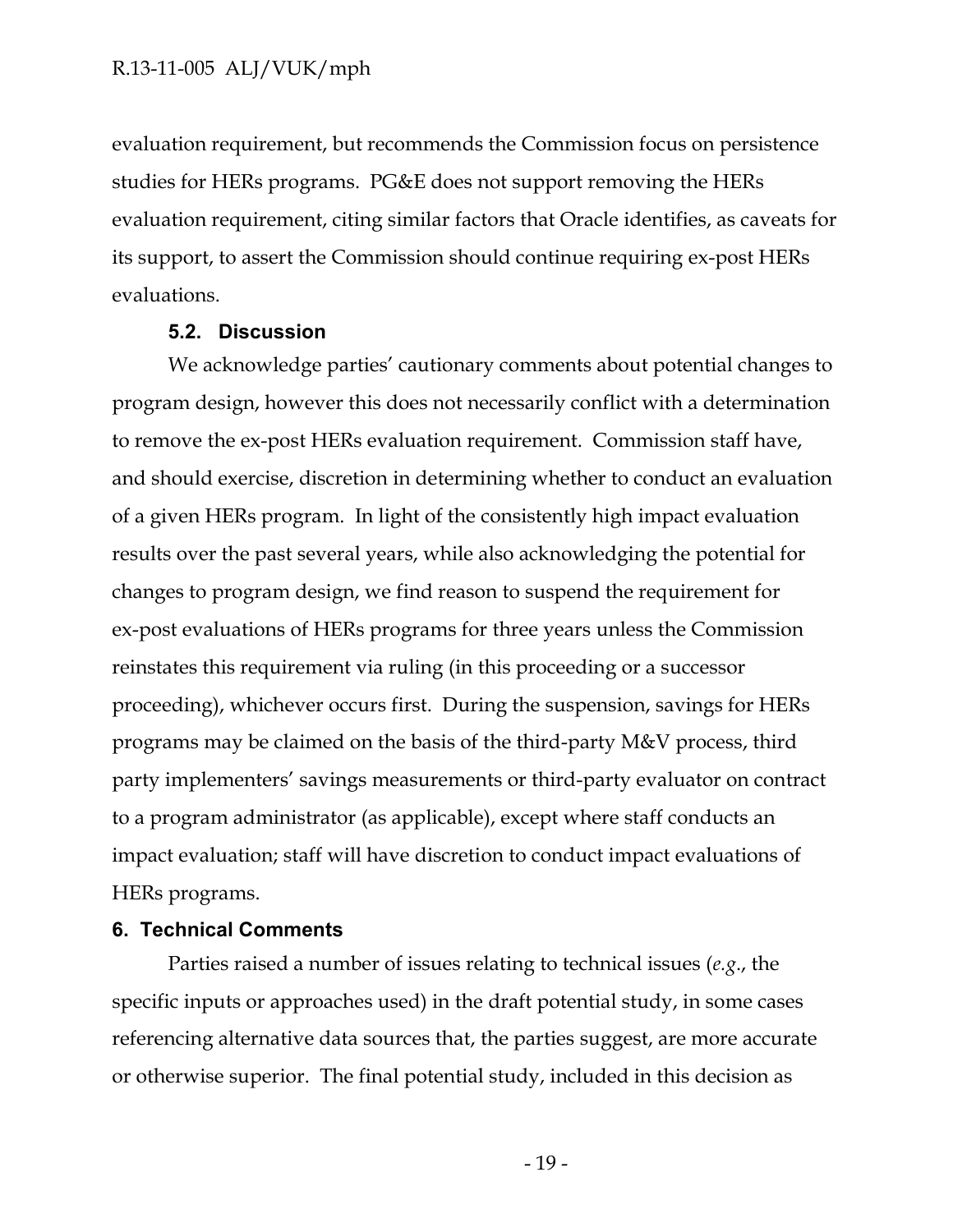Attachment A, includes a section (Appendix I) that addresses each of these comments, and whether and how the Navigant team adjusted its analysis in response to each comment. The Navigant team incorporated updated data where feasible, however SDG&E's request to re-run the scenarios using the most recently adopted avoided cost values<sup>22</sup> could not be accommodated because doing so would jeopardize our ability to adopt updated goals in the timeframe needed by the CEC for its load forecasting requirements.

#### <span id="page-20-0"></span>**7. Overview of Energy Savings Goals**

 $\overline{a}$ 

As previously stated, relative to the 2017 potential study, the 2019 potential study shows a decrease in potential energy efficiency savings from IOU rebate programs, largely due to savings from many lighting measures transitioning to code or standard practice. While potential savings from BROs programs and codes and standards programs are increasing relative to the 2017 study, there is still an overall decrease in energy savings potential across all scenarios in the 2019 potential study, as illustrated in Figures 1 and 2 below. Note that both figures exclude low-income and codes and standards potential savings.

<sup>22</sup> D.19-05-019 *Decision Adopting Cost-Effectiveness Analysis Framework Policies for All Distributed Energy Resources*, issued May 21, 2019.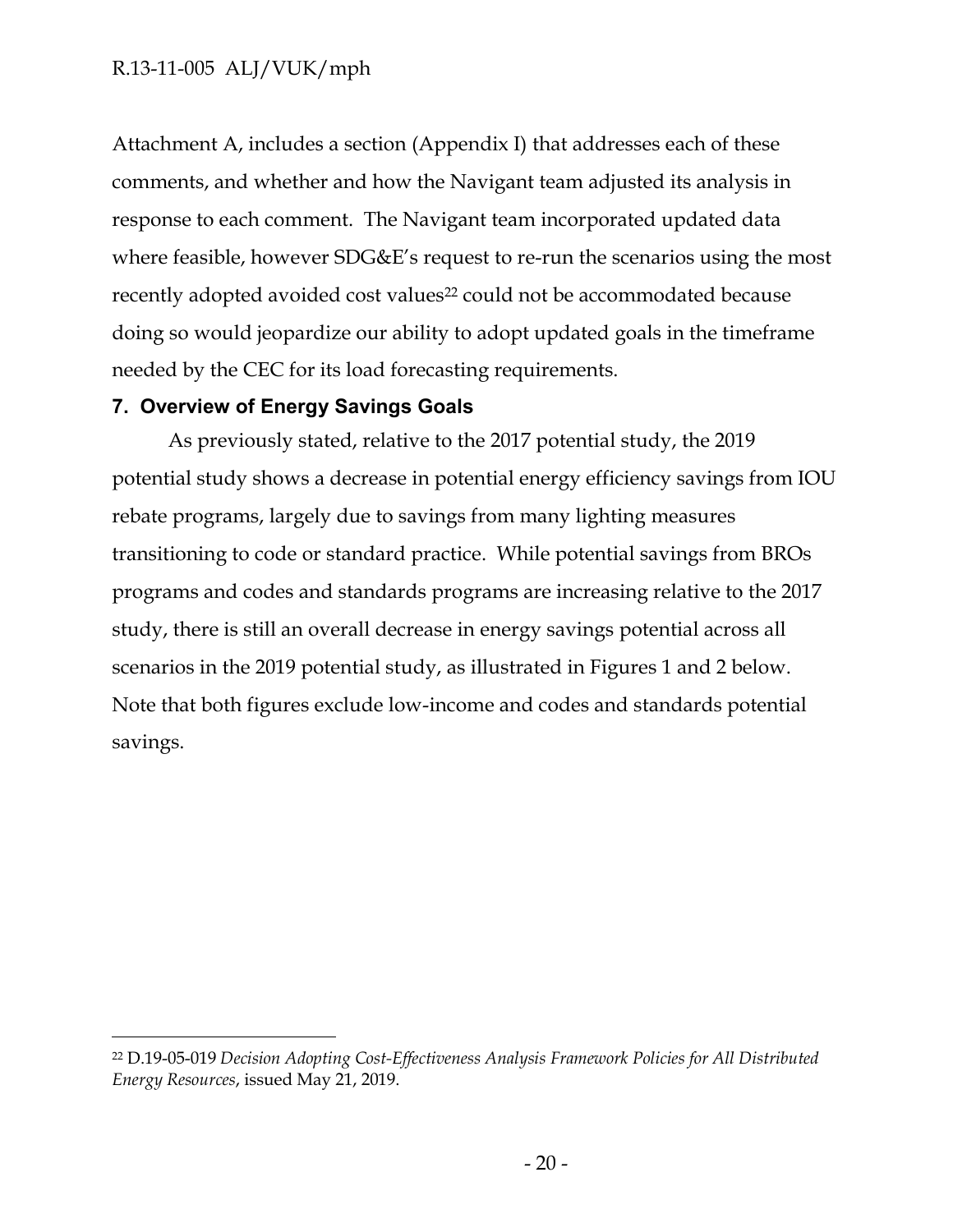

**Figure 1. Electric Savings Potential by Scenario, Relative to Previous Study**

**Figure 2. Gas Savings Potential by Scenario, Relative to Previous Study**

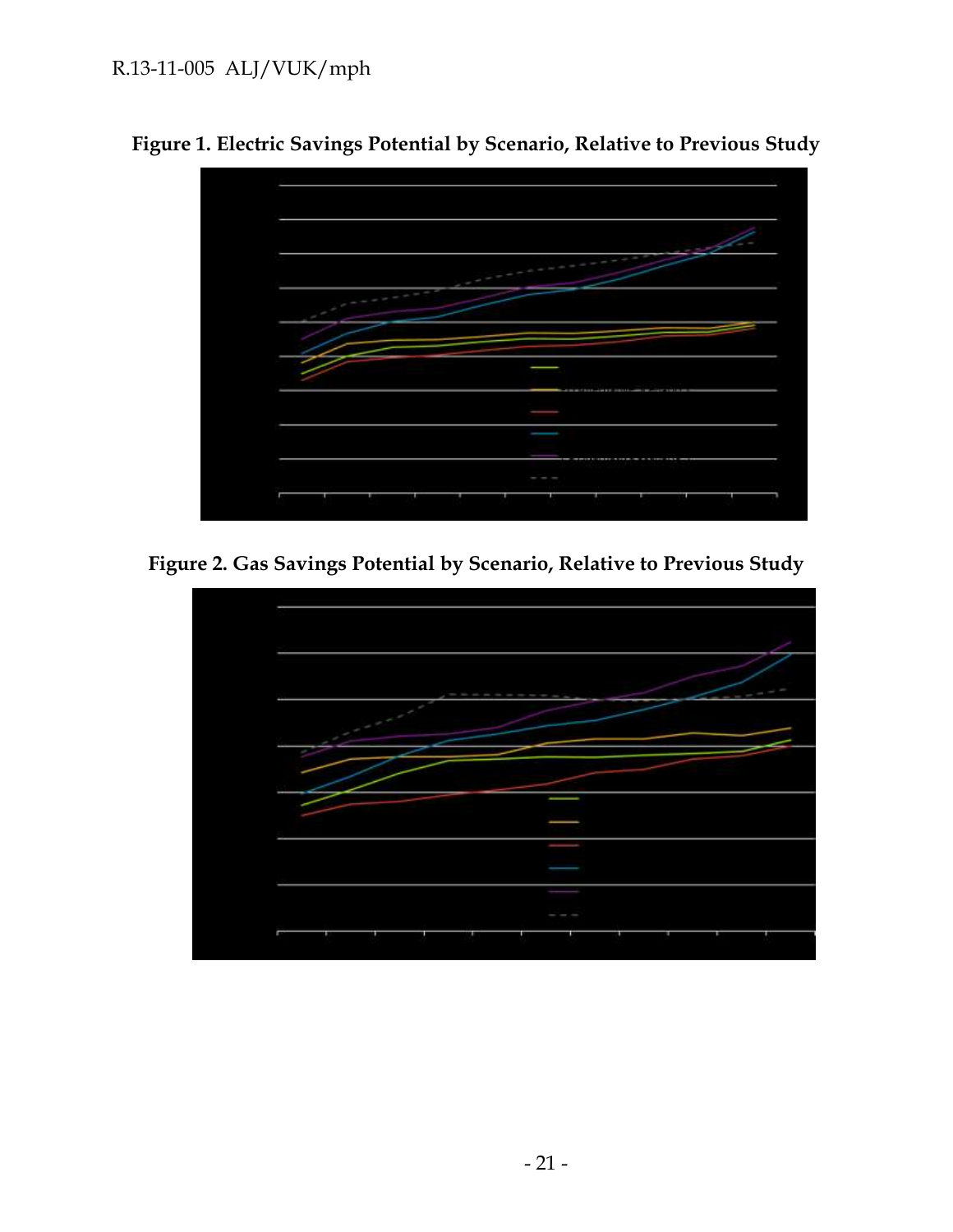$\overline{a}$ 

In comments to the proposed decision, Cal Advocates and SCE renew their arguments against including savings from appliance recycling, noting poor costeffectiveness in practice and that, consequently, appliance recycling measures have not been offered for several years. Cal Advocates identifies additional factors, namely startup costs and site visit costs, that would negatively impact cost-effectiveness for these measures and are not accounted for in the potential study. Based on Cal Advocates and SCE's comments, we agree it is reasonable to adopt goals that do not include savings potential from appliance recycling measures.

This decision adopts the Reference scenario in the 2019 potential study, without the appliance recycling measures,<sup>23</sup> as the updated energy savings goals for the 2020-2030 period, or until the next update. The following tables show the goals, as adopted in this decision on an annual basis for electricity (gigawatthours (gWh)), demand (megawatts (MW)) and natural gas (million metric therms (MMTherms)). The final potential study and Excel-based Results Viewer provide a more detailed breakout of savings estimates.<sup>24</sup>

<sup>&</sup>lt;sup>23</sup> The specific measures are Residential Secondary Freezer Recycling and Residential Secondary Refrigerator Recycling.

<sup>24</sup> *See* Appendix H of the final potential study and [http://acp.analytica.com/acpbeta/shared/#dash/fca42209-b98d-4e83-852f-3d075f99ce9b.](http://acp.analytica.com/acpbeta/shared/#dash/fca42209-b98d-4e83-852f-3d075f99ce9b)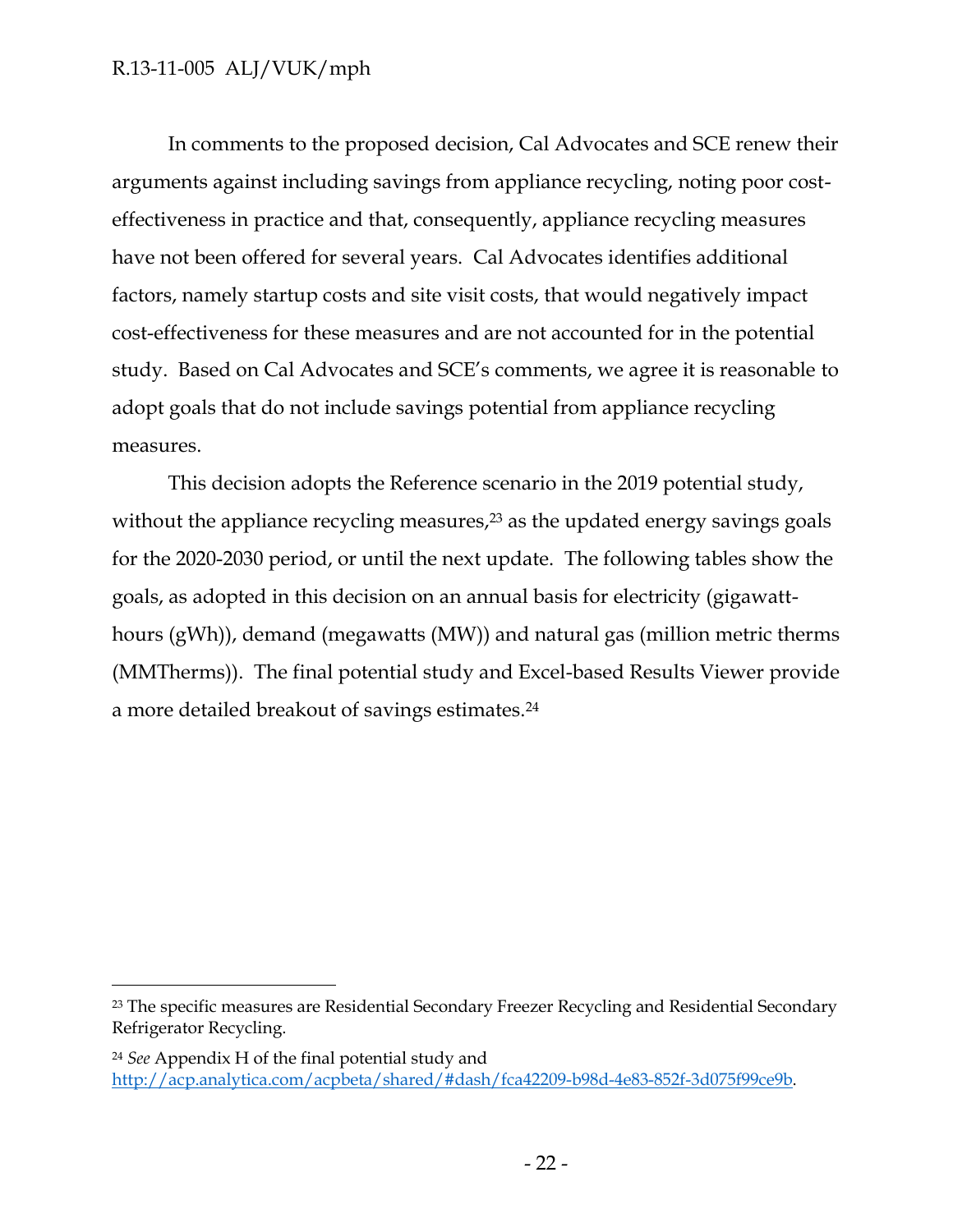| Figure 3. IOU Territory Annual Savings Goals <sup>25</sup> |  |  |  |
|------------------------------------------------------------|--|--|--|
|                                                            |  |  |  |

| Table 1. Annual gWh |  |  |
|---------------------|--|--|
|---------------------|--|--|

|      | <b>Pacific Gas and Electric</b> |                    |       | Southern California   |                                                                      |       | San Diego Gas & Electric |                           |       |  |
|------|---------------------------------|--------------------|-------|-----------------------|----------------------------------------------------------------------|-------|--------------------------|---------------------------|-------|--|
|      |                                 | Company            |       | <b>Edison Company</b> |                                                                      |       | Company                  |                           |       |  |
|      |                                 |                    |       |                       | Year Incentive  Codes &  Total Incentive   Codes &  Tota   Incentive |       |                          | Codes $&$                 | Total |  |
|      |                                 | Programs Standards |       |                       | <b>Programs Standards</b>                                            | 1     |                          | <b>Programs Standards</b> |       |  |
| 2020 | 309                             | 646                | 955   | 294                   | 667                                                                  | 961   | 79                       | 151                       | 230   |  |
| 2021 | 358                             | 642                | 1,000 | 336                   | 662                                                                  | 998   | 90                       | 150                       | 240   |  |
| 2022 | 375                             | 629                | 1,004 | 353                   | 649                                                                  | 1,002 | 93                       | 147                       | 240   |  |
| 2023 | 378                             | 631                | 1,009 | 359                   | 651                                                                  | 1,010 | 96                       | 148                       | 244   |  |
| 2024 | 391                             | 599                | 990   | 373                   | 618                                                                  | 991   | 99                       | 140                       | 240   |  |
| 2025 | 399                             | 578                | 977   | 384                   | 596                                                                  | 980   | 102                      | 135                       | 238   |  |
| 2026 | 399                             | 537                | 936   | 385                   | 554                                                                  | 939   | 104                      | 126                       | 230   |  |
| 2027 | 407                             | 499                | 906   | 394                   | 515                                                                  | 909   | 107                      | 117                       | 224   |  |
| 2028 | 418                             | 447                | 865   | 405                   | 462                                                                  | 867   | 111                      | 105                       | 215   |  |
| 2029 | 420                             | 390                | 810   | 405                   | 402                                                                  | 807   | 114                      | 91                        | 205   |  |
| 2030 | 438                             | 331                | 769   | 423                   | 341                                                                  | 764   | 119                      | 78                        | 196   |  |

## **Table 2. Annual MW**

|      | <b>Pacific Gas and Electric</b> |                                          |     | Southern California   |                    |              | San Diego Gas & Electric |                    |              |  |
|------|---------------------------------|------------------------------------------|-----|-----------------------|--------------------|--------------|--------------------------|--------------------|--------------|--|
|      |                                 | Company                                  |     | <b>Edison Company</b> |                    |              | Company                  |                    |              |  |
|      |                                 | Year Incentive  Codes &  Total Incentive |     |                       | Codes &            | <b>Total</b> | Incentive                | Codes $&$          | <b>Total</b> |  |
|      |                                 | Programs Standards                       |     |                       | Programs Standards |              |                          | Programs Standards |              |  |
| 2020 | 64                              | 131                                      | 195 | 59                    | 131                | 190          | 15                       | 31                 | 46           |  |
| 2021 | 73                              | 136                                      | 209 | 69                    | 135                | 204          | 17                       | 31                 | 48           |  |
| 2022 | 75                              | 134                                      | 209 | 71                    | 133                | 204          | 18                       | 31                 | 49           |  |
| 2023 | 76                              | 141                                      | 217 | 71                    | 138                | 209          | 18                       | 32                 | 50           |  |
| 2024 | 79                              | 135                                      | 214 | 74                    | 133                | 207          | 19                       | 31                 | 50           |  |
| 2025 | 81                              | 130                                      | 212 | 77                    | 128                | 205          | 19                       | 30                 | 49           |  |
| 2026 | 82                              | 123                                      | 205 | 78                    | 120                | 199          | 20                       | 28                 | 48           |  |
| 2027 | 84                              | 115                                      | 199 | 81                    | 113                | 194          | 20                       | 26                 | 47           |  |
| 2028 | 86                              | 104                                      | 190 | 83                    | 102                | 186          | 21                       | 24                 | 45           |  |
| 2029 | 86                              | 95                                       | 182 | 84                    | 93                 | 177          | 21                       | 22                 | 43           |  |
| 2030 | 89                              | 86                                       | 175 | 87                    | 84                 | 171          | 22                       | 20                 | 42           |  |

<sup>25</sup> Data shown for Reference scenario (TRC threshold of 1.0); excludes low-income savings estimates; Codes & Standards is inclusive of interactive effects.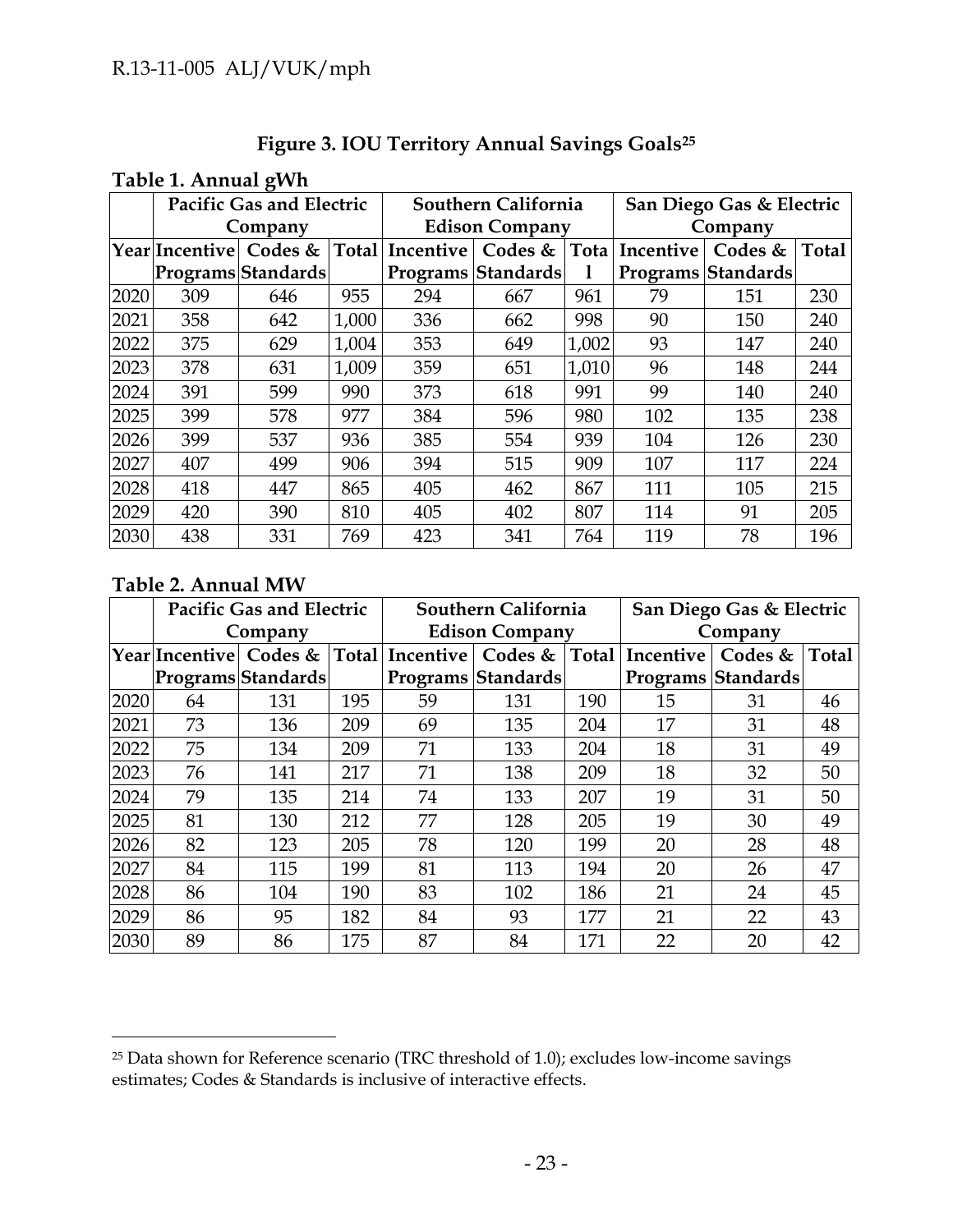|      |    | <b>Pacific Gas and Electric</b>                                             |    | Southern California Gas |                    |    | San Diego Gas & Electric |                    |       |  |
|------|----|-----------------------------------------------------------------------------|----|-------------------------|--------------------|----|--------------------------|--------------------|-------|--|
|      |    | Company                                                                     |    | Company                 |                    |    | Company                  |                    |       |  |
|      |    | Year Incentive  Codes &  Total Incentive  Codes &  Total Incentive  Codes & |    |                         |                    |    |                          |                    | Total |  |
|      |    | Programs Standards                                                          |    |                         | Programs Standards |    |                          | Programs Standards |       |  |
| 2020 | 12 | 13                                                                          | 25 | 13                      | 21                 | 34 | 2.0                      | 1.5                | 3.5   |  |
| 2021 | 14 | 13                                                                          | 27 | 14                      | 22                 | 36 | 2.2                      | 1.5                | 3.7   |  |
| 2022 | 15 | 14                                                                          | 29 | 17                      | 22                 | 39 | 2.2                      | 1.5                | 3.8   |  |
| 2023 | 18 | 14                                                                          | 32 | 17                      | 22                 | 39 | 2.3                      | 1.6                | 3.9   |  |
| 2024 | 18 | 15                                                                          | 33 | 17                      | 23                 | 40 | 2.3                      | 1.7                | 4.0   |  |
| 2025 | 18 | 14                                                                          | 32 | 17                      | 23                 | 40 | 2.4                      | 1.6                | 4.0   |  |
| 2026 | 18 | 12                                                                          | 30 | 17                      | 19                 | 36 | 2.5                      | 1.3                | 3.8   |  |
| 2027 | 19 | 10                                                                          | 29 | 17                      | 17                 | 34 | 2.5                      | 1.2                | 3.7   |  |
| 2028 | 19 | 10                                                                          | 29 | 17                      | 16                 | 32 | 2.6                      | 1.1                | 3.7   |  |
| 2029 | 19 | 9                                                                           | 27 | 17                      | 14                 | 31 | 2.7                      | 1.0                | 3.6   |  |
| 2030 | 20 | 9                                                                           | 28 | 19                      | 14                 | 33 | 2.8                      | 1.0                | 3.7   |  |

**Table 3. Annual MMTherms**

## <span id="page-24-0"></span>**8. Consideration of Changes to Annual Budget Advice Letter Process**

The May 1, 2019 Ruling asked whether, in light of the changes in savings potential for 2020 (relative to the 2017 potential study), there should be any changes to the required components of annual budget advice letters (ABALs) due from the program administrators in September 2019, and/or to the process or criteria for reviewing the September 2019 ABALs.

## **8.1. Parties' Positions**

<span id="page-24-1"></span>BayREN and 3C-REN; Cal Advocates; MCE and Lancaster; and SoCalREN oppose modifying the ABAL process, established in D.18-05-041, as a result of our adoption of energy efficiency goals in this decision. The RENs and CCAs note that the draft potential study does not specify separate estimates of savings potential for the RENs' and CCAs' service areas and updating the ABAL process before accounting for RENs and CCAs could be disruptive. PG&E requests relief from the requirement to submit an ABAL in September 2019, noting it anticipates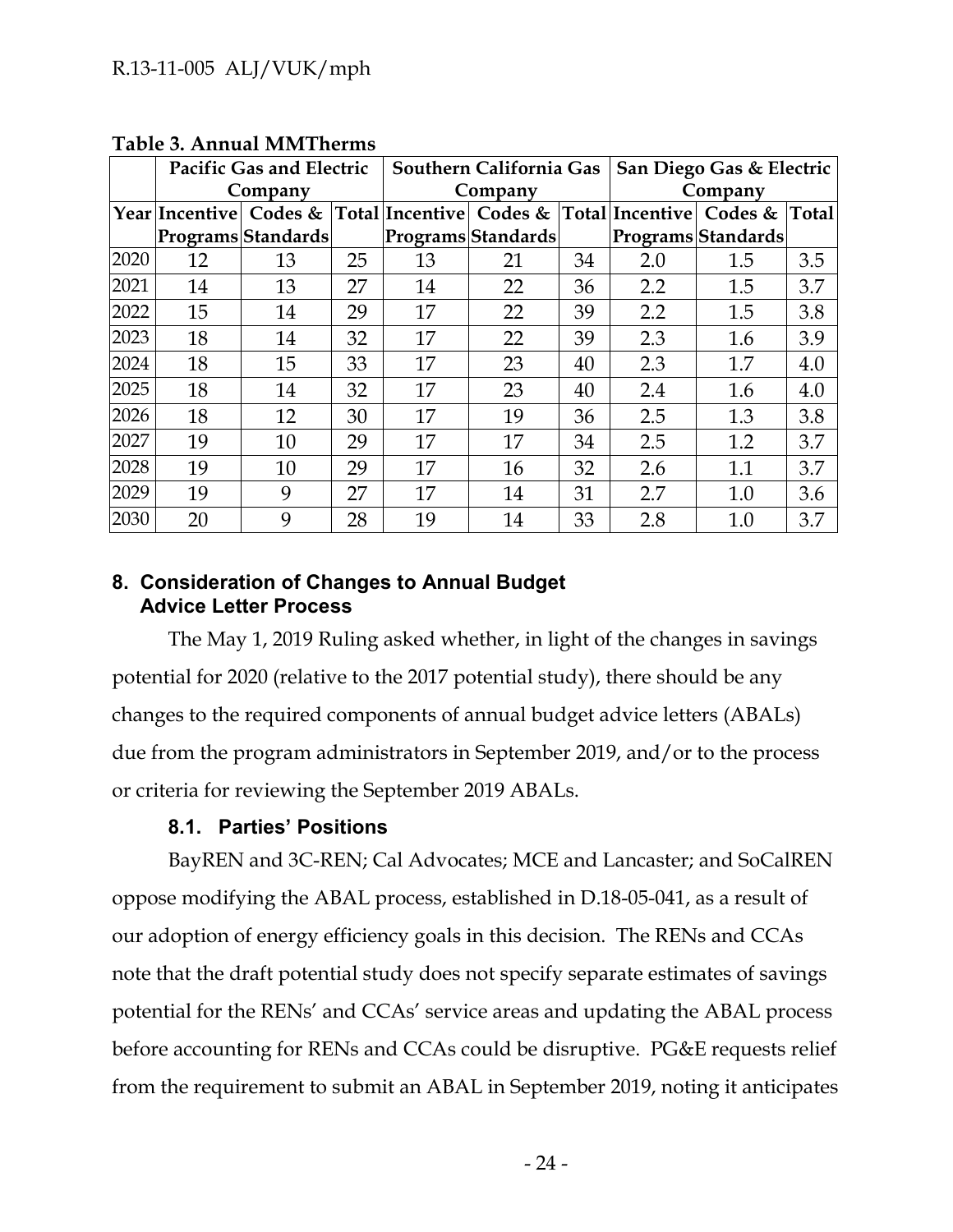a significant "refresh" to its portfolio as a result of its third-party solicitation Request for Proposal, occurring in July and taking effect in mid-2020. Other parties express reservations about the September 2019 ABAL but do not advocate for a modified ABAL deadline. SoCalGas notes the closeness in timing between our anticipated adoption of revised goals and the timing of the ABAL submissions for program year 2020. SCE similarly notes a significant amount of uncertainty in preparing the September 2019 ABALs due to timing of third-party solicitations. SCE also points out a difference between how savings from statewide programs will be credited to program administrators, and how the potential study estimates savings from those programs within each IOU's service territory. SDG&E asks the Commission to "reevaluate if the current threshold of TRC at 1.25 [for purposes of annual budget approval] is attainable and should be lowered."<sup>26</sup>

#### **8.2. Discussion**

 $\overline{a}$ 

<span id="page-25-0"></span>We share parties' interest in refining the ABAL process, where warranted, but are not inclined to make piecemeal modifications without considering ramifications on the overall rolling portfolio framework; we also agree that modifying the process at this point is potentially disruptive. We note there is a potentially more comprehensive proposal by Cal Advocates in the context of the California Energy Efficiency Coordinating Council (CAEECC). We defer consideration of any potential change to the ABAL process unless and until a party proposes specific modifications and provides justification / explanation for its proposal.

<sup>26</sup> *Comments of San Diego Gas & Electric Company (U 902 M) on Draft Potential and Goals Study*, filed May 21, 2019 (SDG&E opening comments), at 11.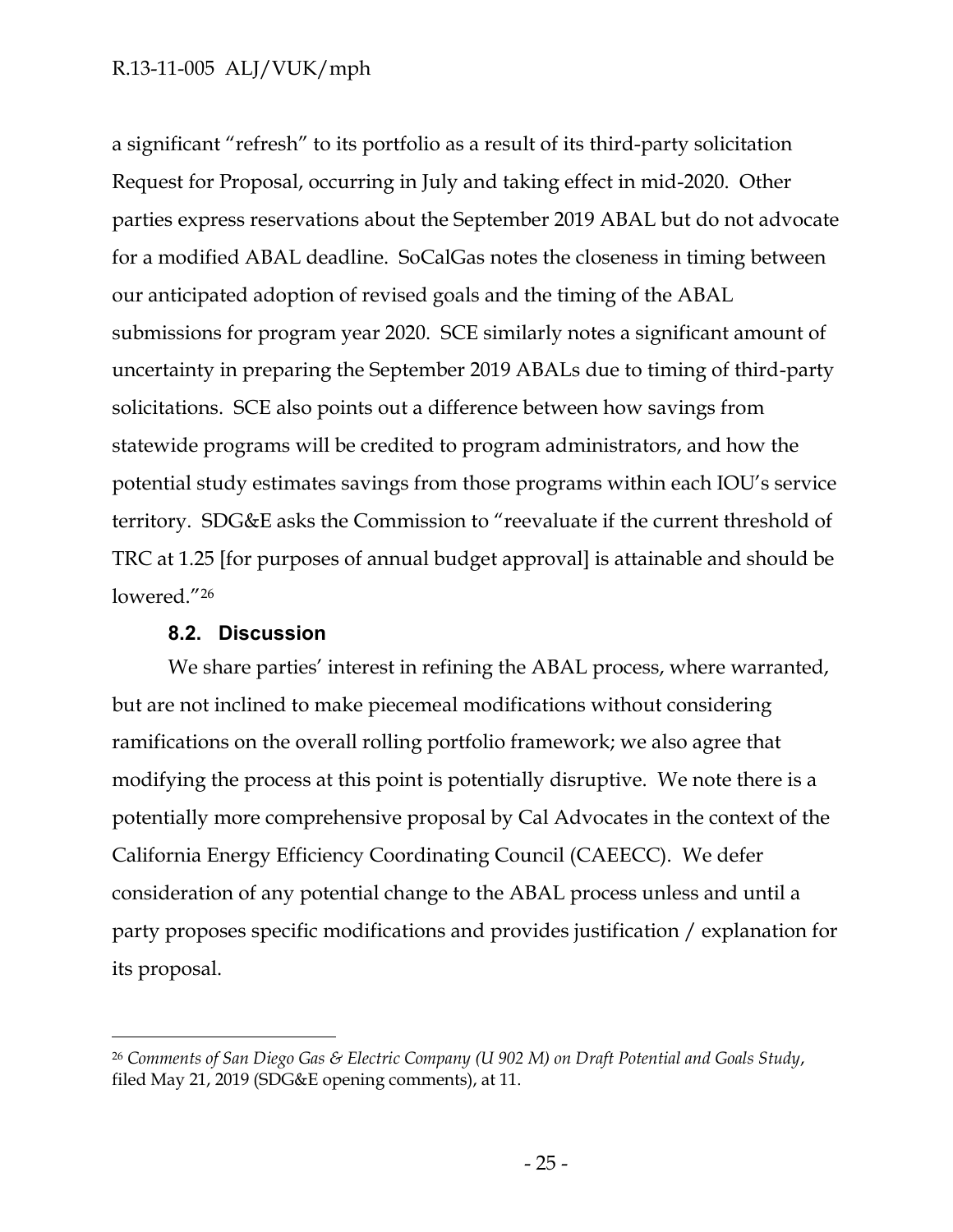With respect to SCE's comment regarding savings from future statewide programs, we acknowledge the disconnect between how those savings will get credited and how the potential study currently estimates those savings for each IOU. In particular and most immediately, the distribution of codes and standards savings goals among the IOUs is not currently aligned with statewide administration policy, which grants the lead program administrator responsibility for achieving codes and standards savings, and allocates savings credit to non-lead program administrators in accordance with their funding proportions. The overall statewide codes and standards goals values in the final potential study remain final, but for the ABALs due in September of this year, we allow each IOU's 2020 codes and standards savings forecast to be based on its share of funding toward the statewide codes and standards program, as long as the sum of the IOUs' forecasts meets the 2020 statewide goal. Energy Division is not required to reject an IOU's ABAL if its codes and standards savings forecast does not match its IOU-specific goal in the final potential study. This approach is consistent with the Commission's statewide administration policy. Future potential studies will look to performance and funding allocation data from the statewide programs, and Commission staff will hold one or more workshops on methodological and/or procedural changes to consider a standardized means of allocating savings goals from statewide programs among the IOUs, starting with the 2021 update.

## <span id="page-26-1"></span><span id="page-26-0"></span>**9. Guidance for Upcoming Annual Budget Submissions**

## **9.1. Timing and Applicability of Values and Methodology to Use for Planning and Submitting PY 2020 ABALs**

As directed in D.18-05-041, prior to submitting their annual budget advice letters for program year 2020 (PY 2020 ABALs), due September 3, 2019, program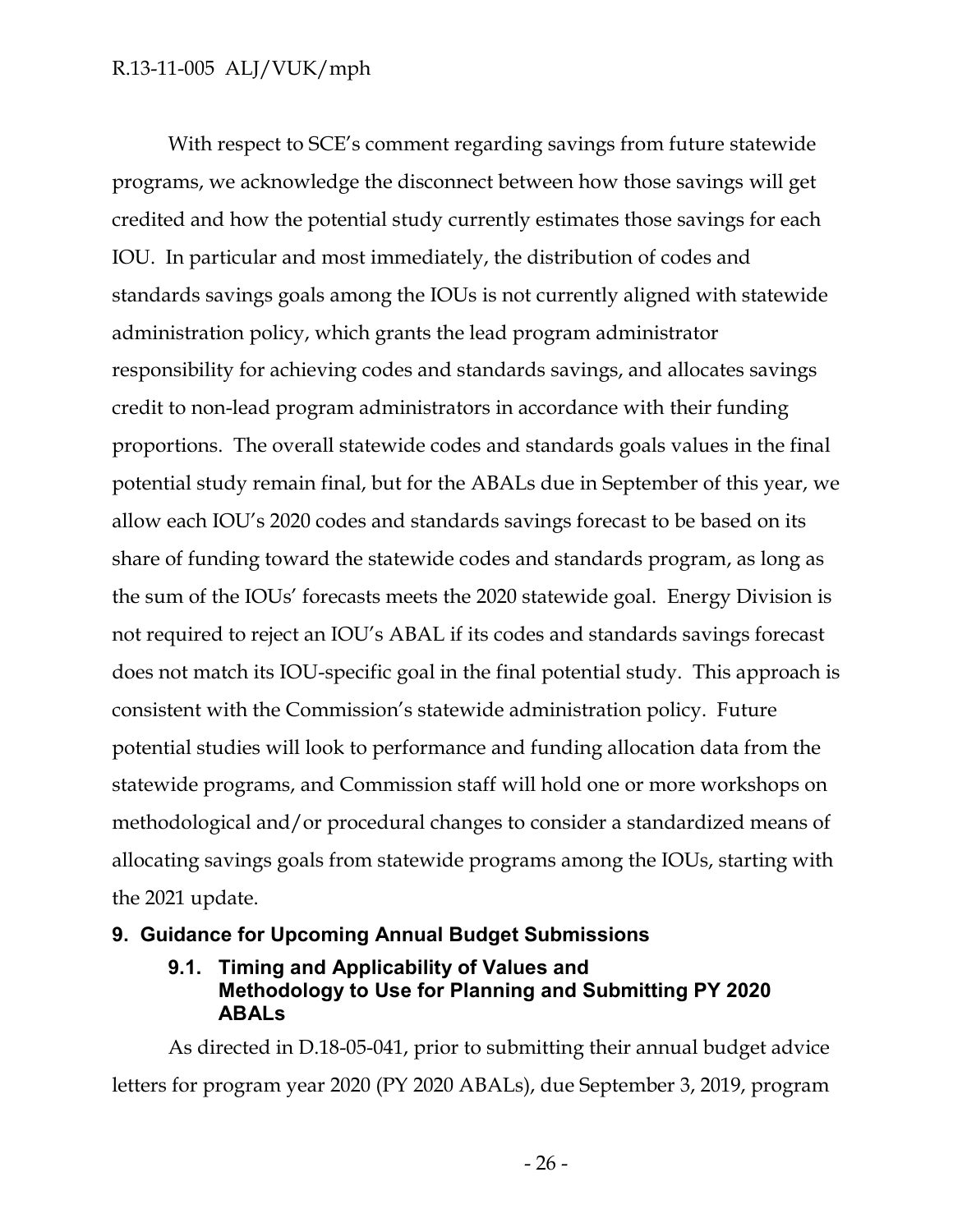administrators must present their plans in a draft ABAL to the CAEECC.27 Since their PY 2019 ABAL submissions, a number of inputs to the tools program administrators use in developing their PY 2020 portfolio planning are pending decisions before the Commission. Due to the uncertain timing around when each of these pending decisions will be approved by the Commission, we recognize that the program administrators need clear guidance on the values and methodology to use for planning and filing their PY 2020 ABALs. In particular, this decision clarifies the approach program administrators should use regarding:

- savings goals for IOUs, RENs, and CCAs;
- Avoided Cost Calculator values used in the Cost Effectiveness Tool;
- forecasted savings values embedded in draft workpapers; and
- forecasting third-party programs.

Additionally, in the course of reviewing and approving the program administrators' PY 2019 ABALs, the need to update the Cost Effectiveness Tool to enable program administrators to forecast without the five percent market effects adjustment was identified. This change is scheduled to be completed by mid-July 2019. The program administrators can and shall now exclude market effects adjustment from their forecasts.

#### **9.2. Savings Goals**

 $\overline{a}$ 

<span id="page-27-0"></span>IOUs should use energy efficiency savings goals for PY 2020 adopted in this decision to plan their PY 2020 ABAL submissions. Budgets proposed for

<sup>27</sup> D.18-05-041 *Decision Addressing Energy Efficiency Business Plans*, issued June 5, 2018, at 137.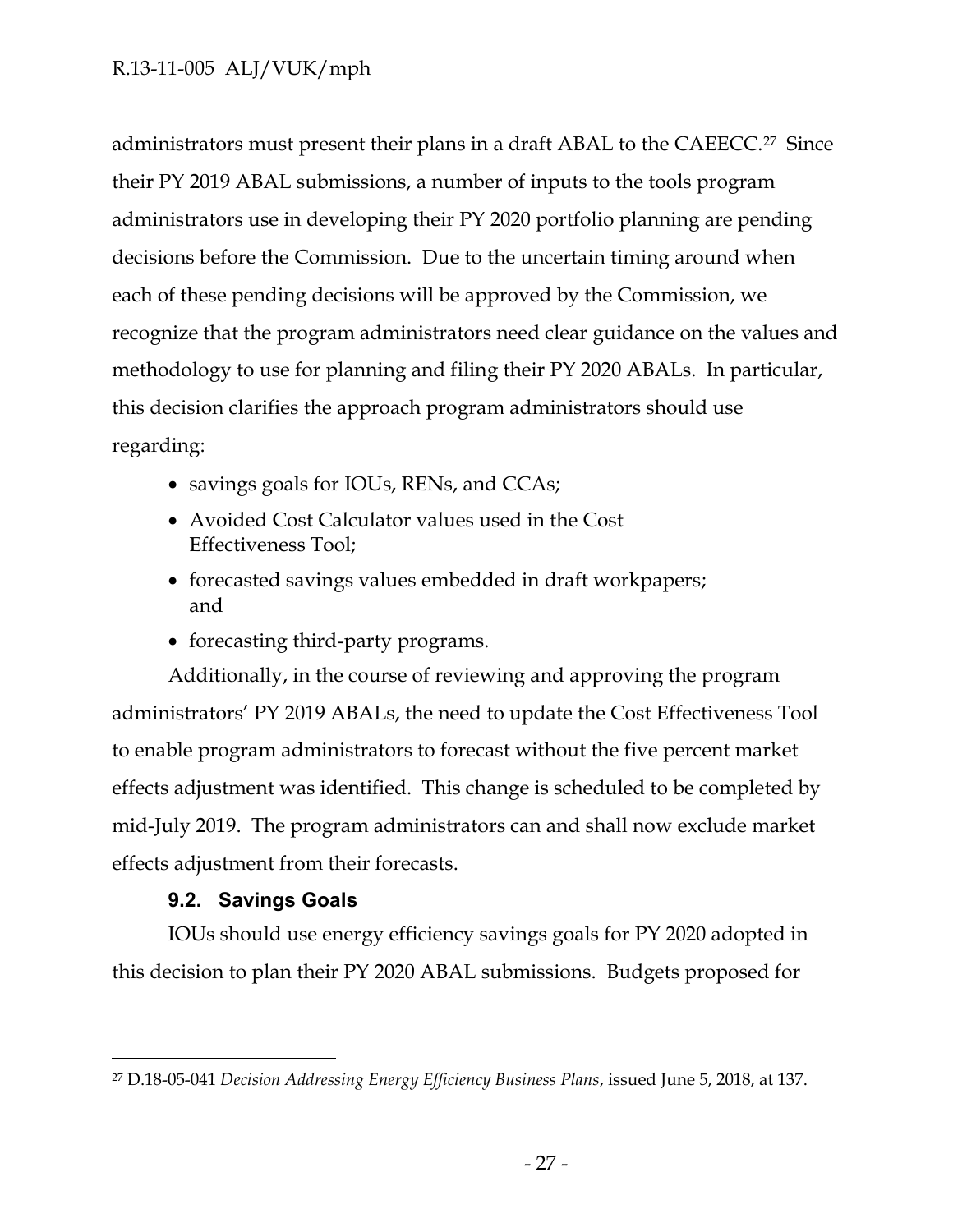PY 2020 should reflect the new goals and stay under the budget cap, as authorized in D.18-05-041. In the event a program administrator is unable to meet one or more of the ABAL review criteria<sup>28</sup> in its PY 2020 ABAL, and their ABAL is therefore denied, (1) the energy efficiency savings goals for PY 2020 ultimately adopted in this decision will still apply for PY 2020, and (2) staff may authorize a lower budget reflecting the new goals via a non-standard disposition rejecting the ABAL. We reiterate that the goals we adopt in this decision represent a minimum amount of savings; the program administrators and implementers should pursue greater energy savings, cost-effectively, to the greatest extent feasible.

D.18-05-041 stated that RENs and MCE forecasted energy savings goals must meet or exceed the annual energy savings targets included in their business plan as a criteria for approval of their ABALs.29 However, MCE, BayREN, SoCalREN, and 3C-REN (non-IOU program administrators) each submitted budget and savings true-up tables in their PY 2019 ABALs. These true-up tables reflected more accurate and updated planning assumptions and forecasts, for each program year through 2025, than their business plans. Because RENs and CCAs do not have explicit energy efficiency savings goals as the IOUs do (through this decision), for each year that non-IOU program administrators request energy efficiency funding authorization via an ABAL, they shall meet or exceed the annual savings forecasts presented in their true-up tables as submitted in their PY 2019 ABALs (and subsequently approved in Energy Division's advice letter dispositions).

<sup>28</sup> *See* D.18-05-041, Section 7.3.

<sup>29</sup> D.18-05-041, at 134.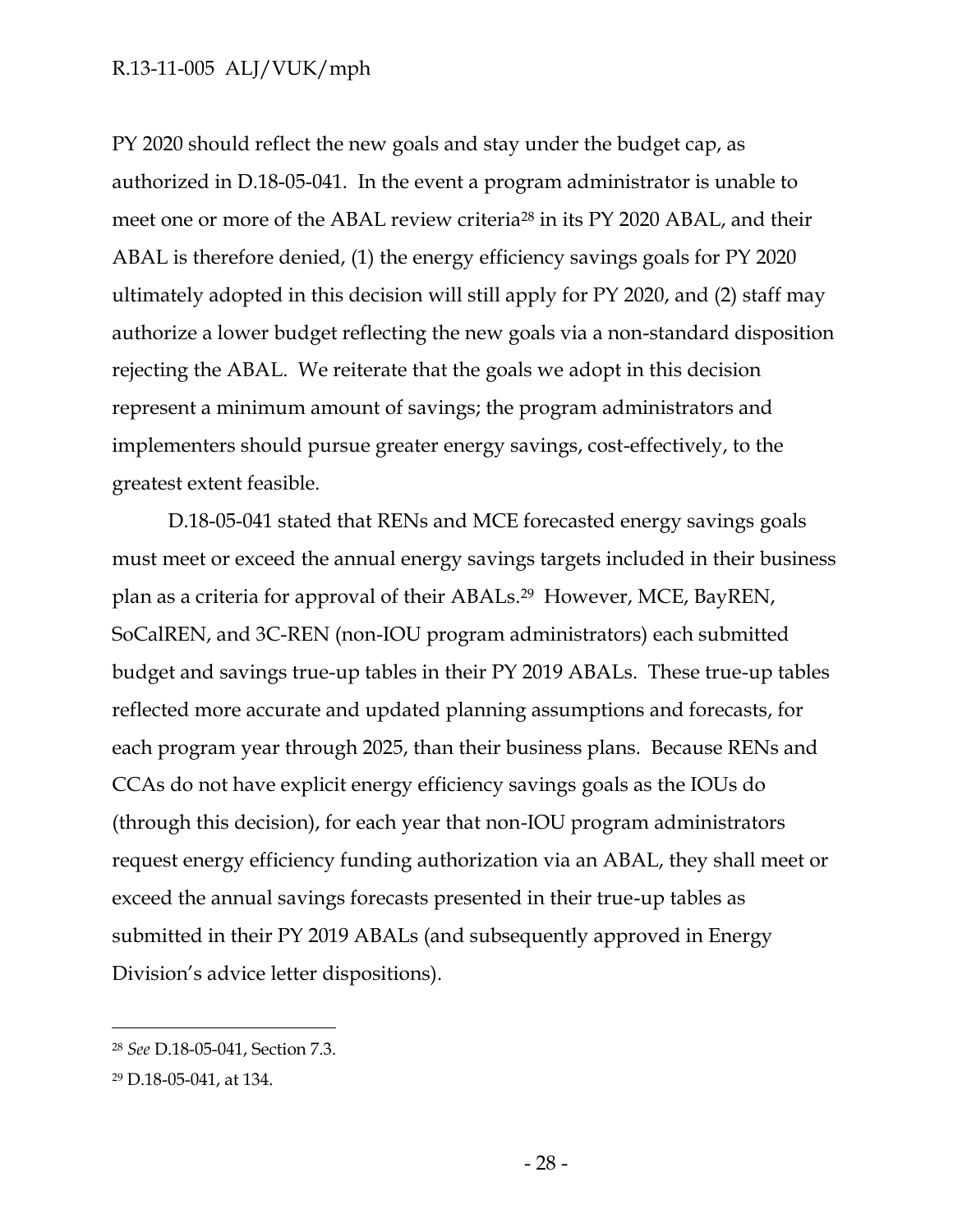In comments to the proposed decision, MCE, BayREN and SoCalREN request the Commission allow them to update their savings forecasts either annually or biennially. Granting this request has possible conflicting implications for the ABAL guidance and review criteria established in D.18-05-041, which we intend to avoid or reconcile in future potential studies. In the meantime, we find it reasonable to maintain consistency with the ABAL guidance and review criteria established in D.18-05-041.

## **9.3. Avoided Cost Calculator Values Used in the Cost-Effectiveness Tool**

<span id="page-29-0"></span>For the purpose of the PY 2020 ABAL submissions, program administrators may use the Avoided Cost Calculator approved by the Commission as of July 12, 2019. However, a pending Avoided Cost Calculator update proposed by draft Resolution E-5014, and scheduled for a Commission vote in August 2019, will be programmed into the Commission's Cost-Effectiveness Tool and available for use by mid-July 2019. A program administrator may choose to use the draft changes to the Avoided Cost Calculator when planning their PY 2020 ABAL submission, in anticipation that the proposed changes will be adopted by the Commission prior to the due date of the ABALs in September.

If a program administrator uses the existing Avoided Cost Calculator inputs and expects significant changes to their 2020 portfolio forecasts as a result of the currently pending Avoided Cost Calculator update, the program administrator shall note instances in its portfolio in which forecasts may be either adversely or positively affected by the 2019 Avoided Cost Calculator update.

#### **9.4. Forecasted Savings Values**

<span id="page-29-1"></span>Staff will provide a workpaper tally report to the program administrators in mid-July with clear guidance on which workpapers can be used for PY 2020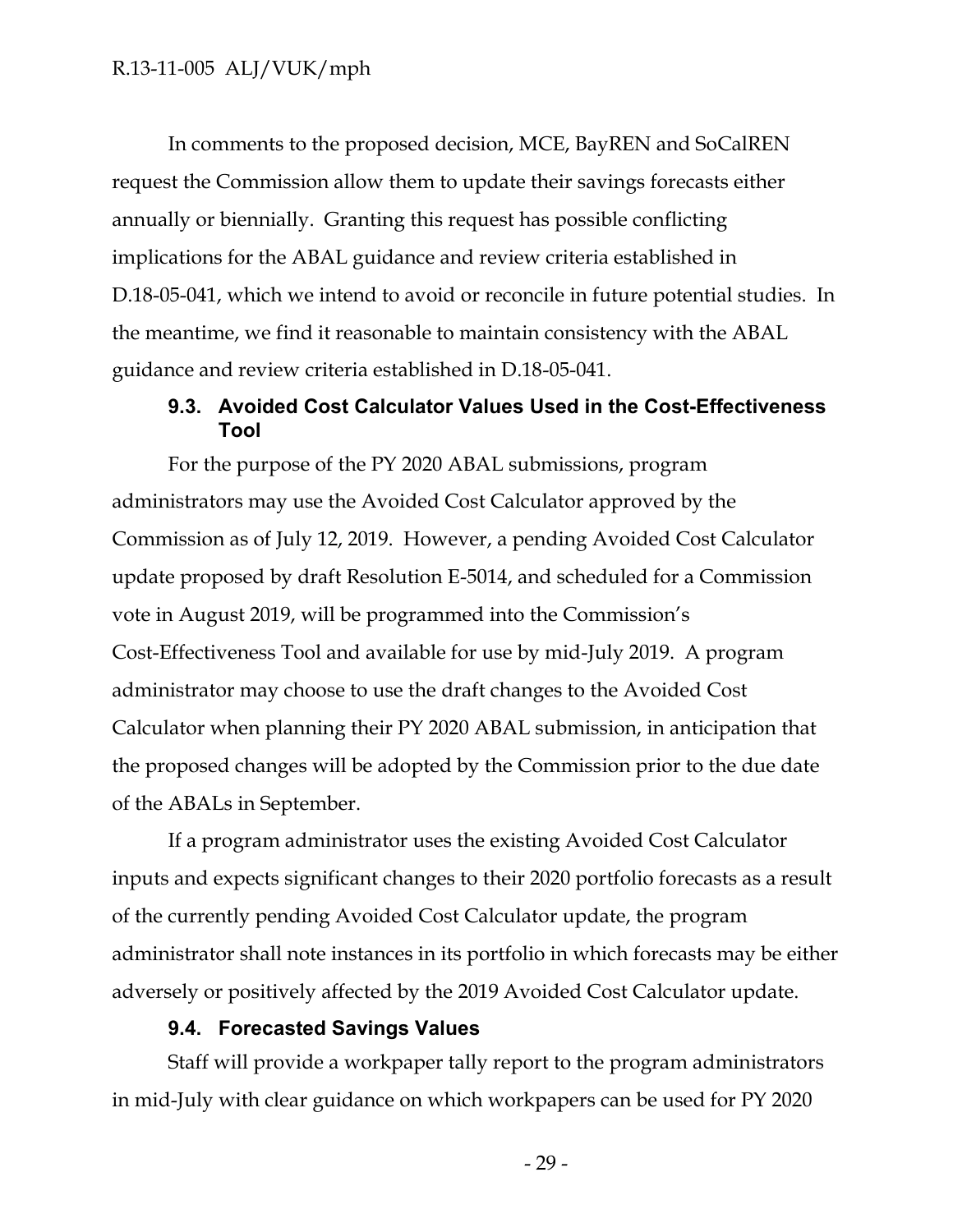forecasts. In total, there are approximately 130 revised or new workpapers for potential use in PY 2020. For the purposes of PY 2020 ABAL planning, program administrators will use workpapers that are approved by staff as of July 12, 2019, which staff expects to number around 60 workpapers. Staff will provide additional guidance on the remaining workpapers that may be less controversial and likely to have approval by September 1, 2019, and whether or how program administrators should use these workpaper values in their PY 2020 planning.

Any remaining draft statewide workpapers that may or may not receive staff approval in time for the PY 2020 start date will be dealt with on a case-by-case basis; consequently, the program administrators shall use existing savings value for these workpapers in their forecasting.

## **9.5. Forecasting Third-Party Programs**

<span id="page-30-0"></span>We acknowledge the uncertainty inherent in the IOUs' energy savings forecasts resulting from ongoing solicitations for new programs to be implemented in 2020 and beyond. The IOUs shall align these third-party program forecasts pending from solicitations as much as possible with the forecasting methods used for custom projects (in terms of measures and measure mix being "unknown" prior to a program year), as they develop PY 2020 third-party program savings forecasts. The IOUs shall clearly indicate in their PY 2020 ABAL filings the portion of their portfolio forecasts that are from thirdparty program savings and include a description of the shared methodology used to determine those forecasts.

#### <span id="page-30-1"></span>**10. Comments on Proposed Decision**

The proposed decision of ALJ Valerie U. Kao in this matter was mailed to the parties in accordance with Section 311 of the Public Utilities Code and comments were allowed under Rule 14.3. On or before August 5, 2019, BayREN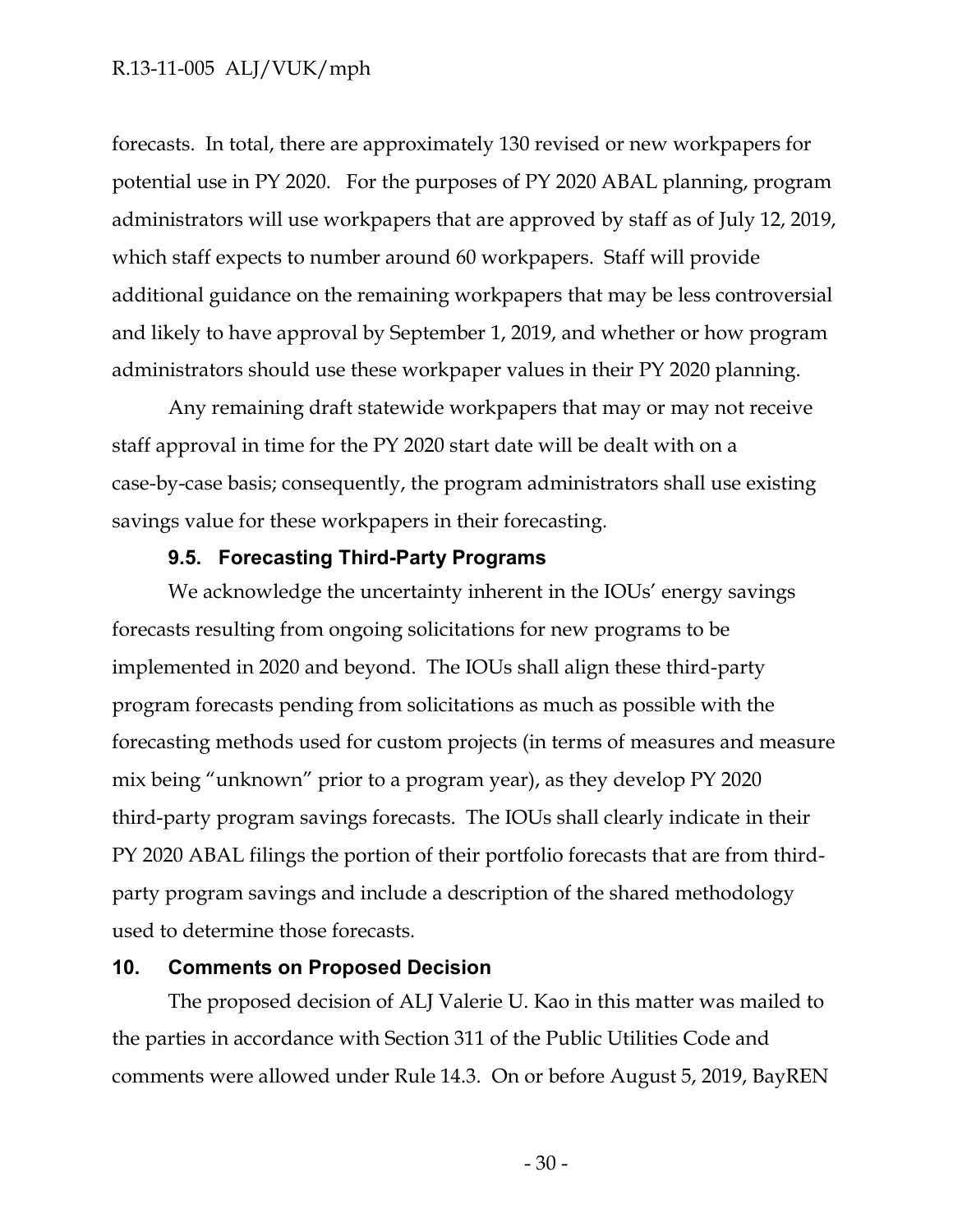and MCE (jointly), the Council, NRDC, Cal Advocates, Oracle, SoCalREN, SoCalGas, SCE, and SBUA filed comments. On August 12, 2019, BayREN and MCE (jointly), SoCalGas, SCE, Cal Advocates, SBUA, and the Council filed reply comments. In response to party comments, we have revised the proposed decision in the following ways:

- Correctly characterize and more fully address parties' arguments for setting a TRC screen of 1.25.
- Clarify that savings for HERs programs may be claimed on the basis of the third-party M&V process, third party implementers' savings measurements or third-party evaluator on contract to a program administrator (as applicable), except where staff conducts an impact evaluation.
- Remove savings potential of appliance recycling measures from the goals we adopt in this decision.
- Clarify that staff may authorize a lower budget reflecting the new goals via a non-standard disposition of an ABAL that does not meet the ABAL review criteria.
- Provide that for the ABALs due in September of this year, we allow each IOU's 2020 codes and standards savings forecast to be based on its share of funding toward the statewide codes and standards program, as long as the sum of the IOUs' forecasts meets the 2020 statewide goal.

Additional non-substantive revisions were made for purposes of

clarification and/or consistency.

Here we address comments that recommend substantive changes to the proposed decision, namely those of the Council and of SoCalGas.

The Council requests a number of changes to the Commission's process of updating goals, most immediately to postpone adoption of updated goals for a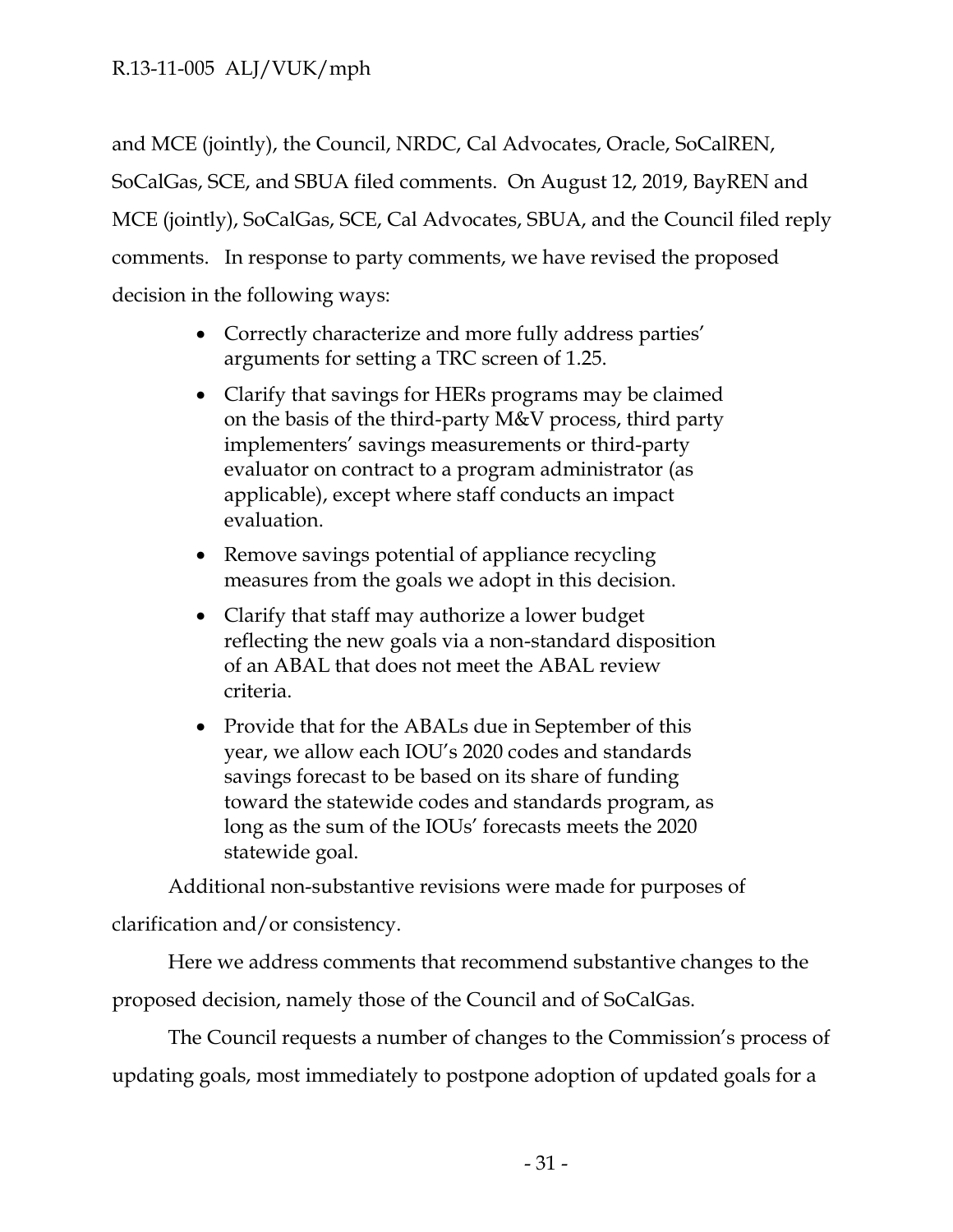year and instead maintain the 2020 goals adopted in D.17-09-025. The Council requests the Commission hold a series of workshops on both cost-effectiveness "to ensure alignment with the Commission's and state's goals," and on future potential studies "to ensure the analysis methodology, (sic) and study goals are in alignment with the state's energy and climate goals."30 The Council asserts postponing adoption of updated goals will, among other things, provide "the opportunity to facilitate an inclusive and transparent stakeholder-driven process to address the multiple methodological and data inaccuracies present in the 2019 study,"<sup>31</sup> suggesting that the process for developing the 2019 potential study was not inclusive or transparent. The Council lists a number of items it characterizes as methodological shortcomings, including most significantly the use of the TRC as the only cost-effectiveness metric.

We agree that the time is ripe for considering changes to how we estimate energy efficiency potential, and we intend to commence a stakeholder process (with at least one workshop to occur in 2019) for considering such changes, along with potential methodological adjustments. Importantly, that process will almost certainly not result in an updated study that could be adopted by this time next year. And while we acknowledge the program administrators and industry stakeholders face challenges in the current rolling portfolio process, we do not necessarily agree with the Council's characterization of these challenges; in any case, granting the Council's requests is not likely to address all the various rolling portfolio and cost-effectiveness challenges in a holistic manner.

<sup>30</sup> *Opening Comments of the California Efficiency + Demand Management Council on the Proposed Decision Adopting Energy Efficiency Goals for 2020 – 2030*, filed August 5, 2019 (Council opening comments to proposed decision), at 2.

<sup>31</sup> Council opening comments to proposed decision, at 5.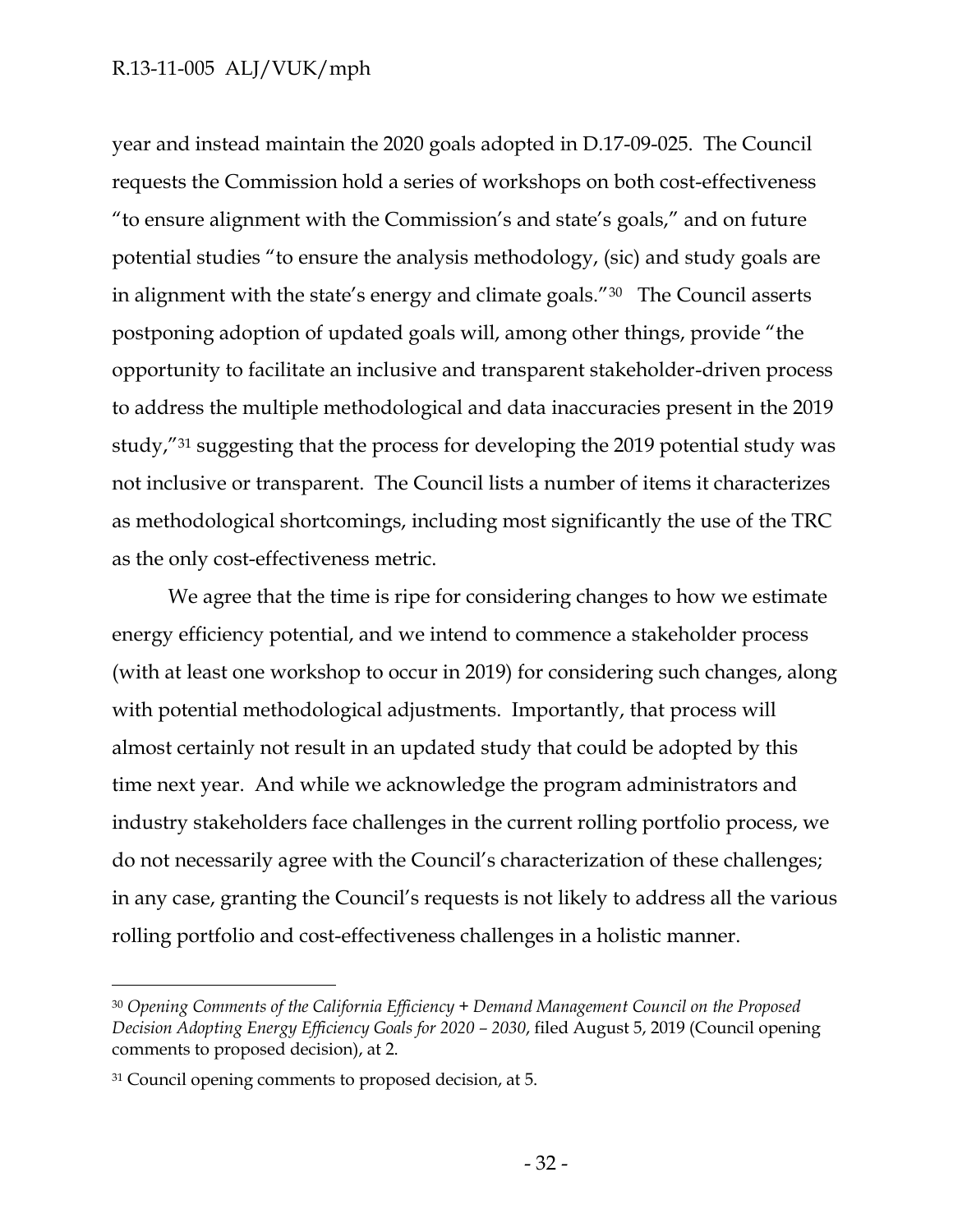Meanwhile, we have a statutory mandate to adopt updated goals now. And while the 2019 potential study does not appear satisfactory to all stakeholders, it is incorrect to suggest Commission staff did *not* facilitate an inclusive stakeholder process and we disagree that the "shortcomings" the Council identifies warrant changing the outcome of the proposed decision in such a substantive manner as the Council requests.

SoCalGas requests the Commission revise the natural gas savings goal to include market potential from measures with a TRC of 0.85 (instead of 1.0) or above. SoCalGas asserts gas measures are more sensitive (than electric measures) to changes in avoided cost assumptions, noting that more gas measures have a TRC that ranges between 0.85 and 1.25 than electric measures. SoCalGas asks the Commission to consider accounting for the most recent update to the Avoided Cost Calculator (adopted on August 1, 2019), which presumably would increase the TRC of specific gas measures that are not included in the Reference scenario. Without better understanding why more gas measures have a TRC ranging between 0.85 and 1.25, we are not at this time inclined to set a different cost-effectiveness screen for gas measures. We observe again that program administrators may include non-cost-effective measures for portfolio planning purposes as long as they can achieve a forecast portfolio TRC of 1.0.

#### <span id="page-33-0"></span>**11. Assignment of Proceeding**

Liane M. Randolph is the assigned Commissioner and Julie A. Fitch and Valerie U. Kao are the assigned Administrative Law Judges in this proceeding.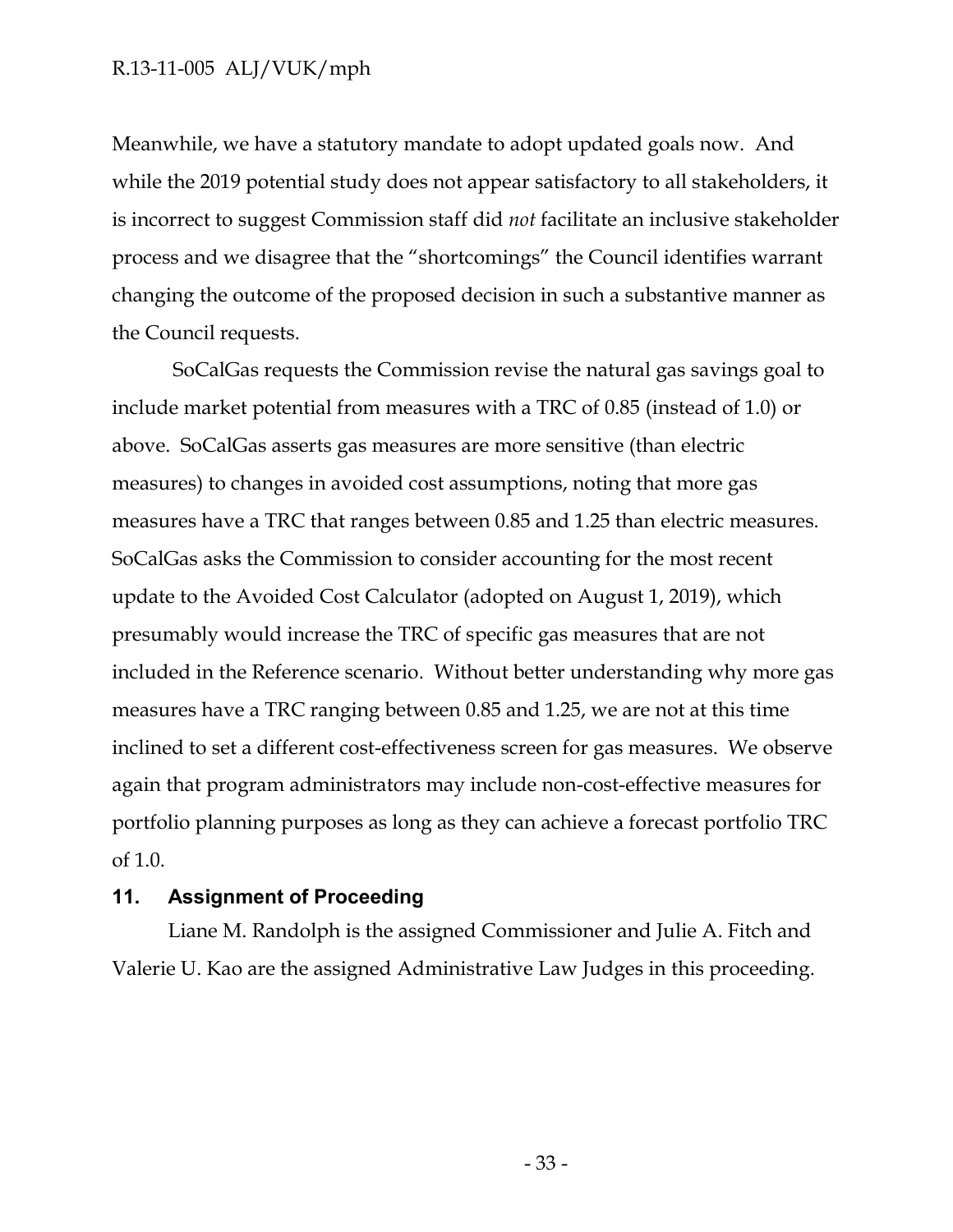## <span id="page-34-0"></span>**Findings of Fact**

1. The Commission's policy objective in setting energy efficiency goals is to set goals that are realistic and aggressive yet achievable.

2. Past potential studies have adopted goals based on a measure-level TRC screen of 0.85.

3. The energy savings goals in Section 7 of this decision are realistic and aggressive yet achievable.

## <span id="page-34-1"></span>**Conclusions of Law**

1. Public Utilities Code Sections 454.55 and 454.56 require the Commission, in consultation with the CEC, to identify all potential achievable cost-effective electricity and natural gas efficiency savings and "establish efficiency targets" for electrical and gas corporations to achieve.

2. The Commission sets electricity and natural gas efficiency savings "targets," *i.e.,* goals, for the IOUs.

3. It is reasonable to establish goals that are "aggressive yet achievable," and that reflect an accurate estimation of energy efficiency cost-effectiveness.

4. It is reasonable to adopt energy efficiency goals for 2020 – 2030 based on the Reference scenario, which uses a measure-level TRC screen of 1.0, in the final draft of the 2019 potential study.

5. It is appropriate for the Commission to consider whether and how to develop energy savings goals for the residential low-income sector after new goals are adopted in a proceeding addressing ESA, so the Commission can align any goals it adopts for the residential low-income sector with ESA program rules and requirements.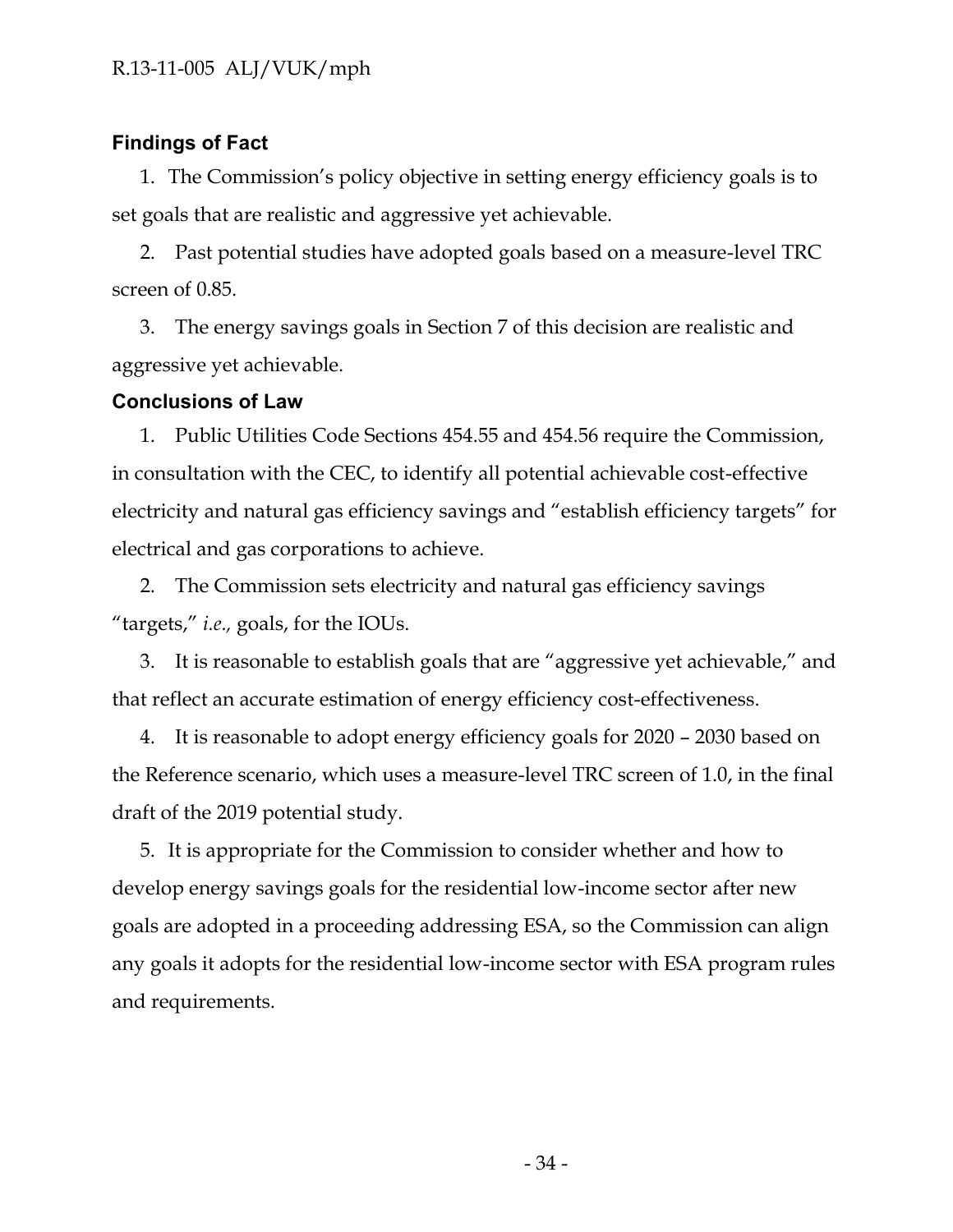6. It is reasonable to suspend the requirement for ex-post evaluations of HERs programs, because impact evaluations have shown consistently high results over the past several years.

7. It is reasonable to provide guidance to the program administrators for their PY 2020 ABALs, because of changes in savings potential adopted in this decision and other inputs that are pending while the program administrators must start to develop their PY 2020 portfolios.

#### **ORDER**

#### <span id="page-35-0"></span>**IT IS ORDERED** that:

1. The energy efficiency goals in Section 7 of this decision for 2020 – 2030 are adopted; these goals are based on the Reference scenario in the final draft of the 2019 potential study, which is included in this decision as Attachment A.

2. The requirement for ex-post evaluations of home energy reports programs is suspended for three years or until the Commission reinstates this requirement via ruling (in this proceeding or a successor proceeding), whichever occurs first. During the suspension, savings for home energy reports programs may be claimed on the basis of the third-party measurement and verification process, third party implementers' savings measurements or third-party evaluator on contract to a program administrator, except where staff conducts an impact evaluation; staff will have discretion to conduct impact evaluations of home energy reports programs.

3. Pacific Gas and Electric Company, Southern California Edison Company, Southern California Gas Company, San Diego Gas & Electric Company, the Bay Area Regional Energy Network, the Southern California Regional Energy Network, the Tri-County Regional Energy Network, and Marin Clean Energy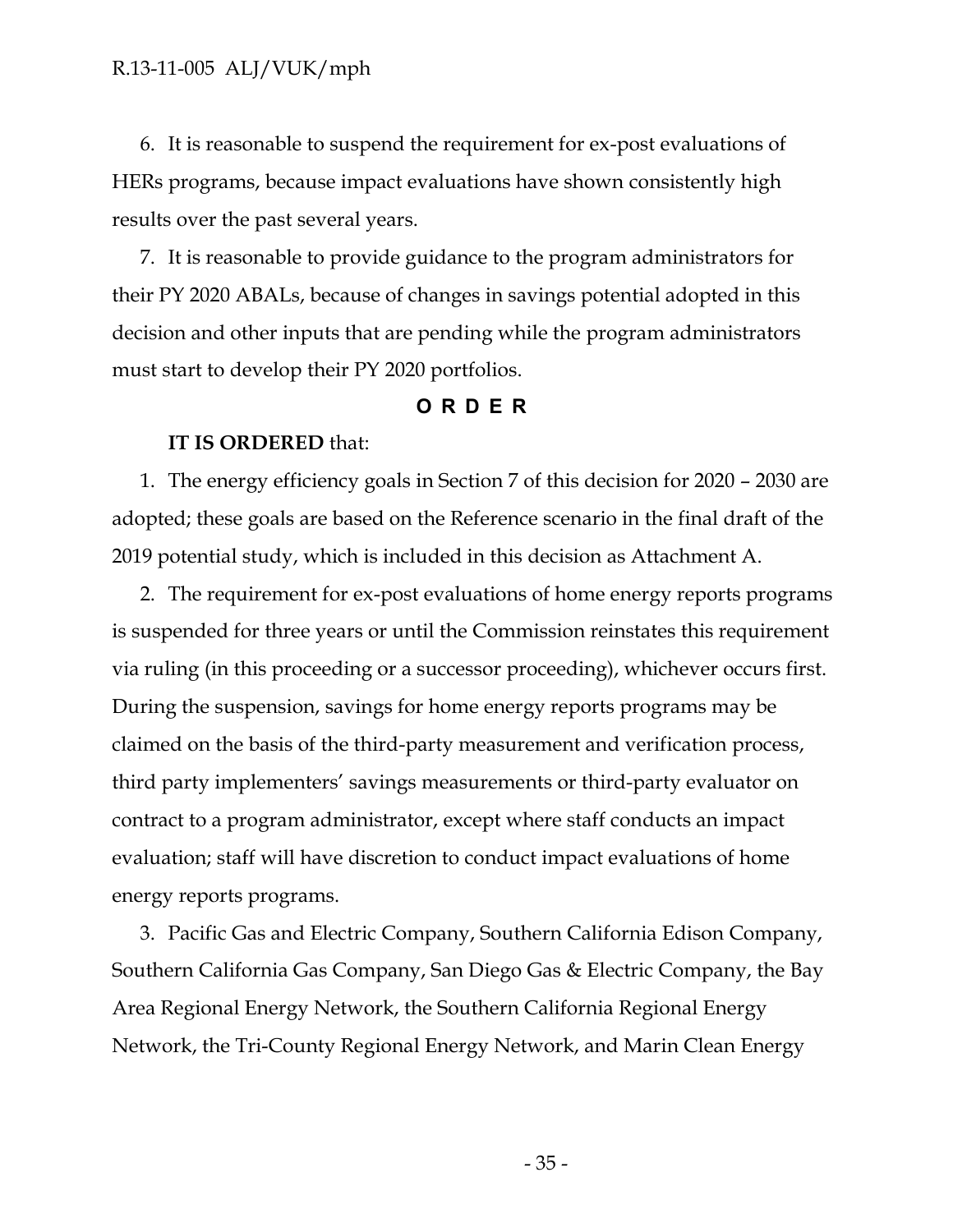shall prepare and submit their annual budget advice letters for program year 2020 pursuant to the guidance included in Section 9 of this decision.

4. Rulemaking 13-11-005 remains open.

This order is effective today.

Dated August 15, 2019, at San Francisco, California.

MICHAEL PICKER President LIANE M. RANDOLPH MARTHA GUZMAN ACEVES CLIFFORD RECHTSCHAFFEN GENEVIEVE SHIROMA Commissioners